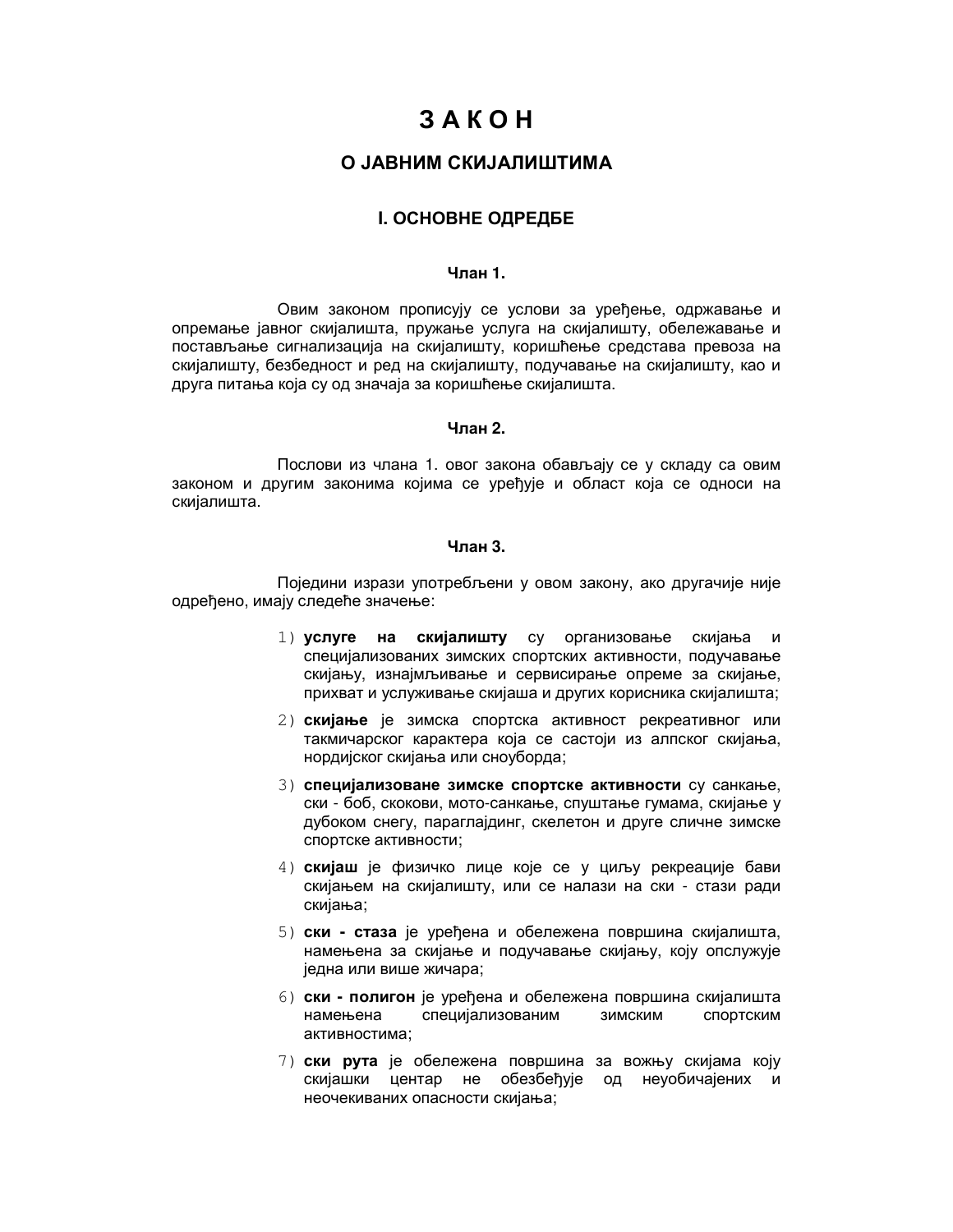- 8) ски пут је пут направљен или отворен за вожњу скијама који представља део ски - стазе, међусобно повезује ски- стазе или повезује ски - стазе са другим објектима на скијалишту, или служи за извлачење (евакуацију) повређених скијаша;
- 9) заштитна зона ски стазе је простор ширине 1 5 метара који се простире уз ски - стазу;
- 10) такмичар је физичко лице активно укључено у скијашко такмичење или тренинг за такмичење на стази или делу стазе одређене од стране скијашког центра;
- 11) уобичајена опасност и ризик скијања је опасност односно ризик који просечан скијаш, при потребној пажњи, мора или може предвидети да ће постојати на врсти стазе коју користи, под условом да је поштовао правила утврђена овим законом и прописе донете на основу овог закона;
- 12) алпски ризик је ситуација која са собом носи велики ризик за лица на скијалишту (опасност лавине, одрона камења, пада у провалију, затрпавања снегом који виси изнад литице, екстремна залеђеност стазе или кључног дела стазе и сл.);
- 13) неуобичајена и неочекивана опасност скијања је опасност односно ризик коју просечан скијаш, при потребној пажњи, није могао предвидети да ће постојати на врсти стазе коју користи, при датим временским условима, под условом да је поштовао правила утврђена овим законом и прописе донете на основу овог закона;
- 14) смањена видљивост постоји ако због неповољних атмосферских или других прилика скијаш не може јасно да уочи друга лица која се налазе на скијалишту на удаљености од најмање 15 метара;
- 15) скијашка несрећа је незгода на стази у којој је учествовао најмање један скијаш у покрету и у којој је једно или више лица повређено или погинуло или је изазвана материјална штета;
- 16) жичара је средство висинског превоза са посебним саобраћајно - техничким особинама (жичара и успињача) намењено за превоз скијаша на стазу или са стазе;
- 17) **ски лифт** је средство висинског превоза за вучу скијаша по снегу узбрдо са вучним ужетом изнад главе скијаша;
- 18) полазна станица жичаре је место са кога корисници жичаре ОТПОЧИЊУ ВОЖЊУ;
- 19) излазна станица жичаре је простор који обухвата плато за искрцавање са окретном станицом или повратном ужетњачом;
- 20) школа скијања је правно лице или предузетник регистрован за обављање послова подучавања скијања И специјализованих зимских спортских активности;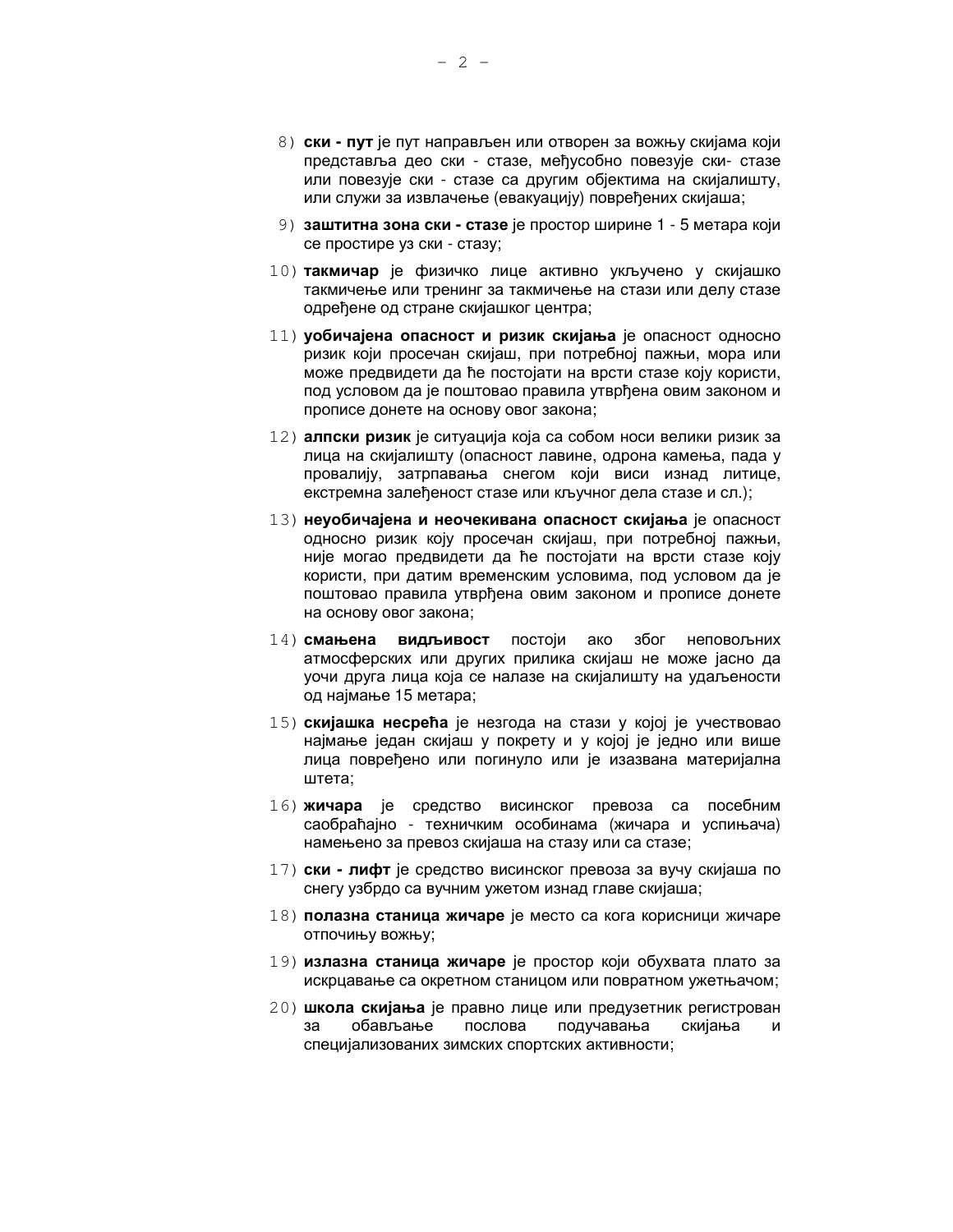- 21) инструктор скијања је физичко лице које се бави пословима подучавања скијања и специјализованих зимских спортских активности и има у складу са законом којим је уређена област спорта, одговарајуће звање инструктора, учитеља или тренера скијања и лиценцу надлежног спортског савеза;
- 22) ученик скијања је физичко лице које учествује као полазник школе скијања за подучавање скијања и специјализованих зимских спортских активности;
- 23) надлежни спортски савез је републичко удружење или савез организација за обављање зимских спортских активности и делатности који је регистрован у складу са законом којим се уређује спорт и преко кога се остварује општи интерес у области спорта.

#### Члан 4.

Јавно скијалиште је уређена јавна површина, погодна за организовање скијања и специјализованих зимских спортских активности са објектима, уређајима и опремом чије је коришћење односно изградња од општег интереса.

Јавно скијалиште се може користити за обављање делатности и пружање услуга на скијалишту, под условима једнаким за све кориснике у складу са овим законом.

Алпско и нордијско скијање, сноуборд, као и подучавање скијању се може обављати само на ски - стазама.

Специјализоване зимске спортске активности се могу обављати на ски - полигонима који морају бити јасно и видљиво одвојени од ски - стаза и обележени.

Јавним скијалиштима, као и другим посебно уређеним површинама, намењеним за скијање и специјализоване зимске спортске активности управља скијашки центар у складу са овим законом.

Одредбе овог закона које се односе на јавно скијалиште сходно се примењују и на друге посебно уређене површине, намењене за скијање и специјализоване зимске спортске активности, ако овим законом није другачије одређено.

Влада утврђује јавна скијалишта односно просторе погодне за уређење јавних скијалишта, који су од посебног значаја за развој зимских спортских активности и планинског туризма у Републици Србији, на предлог министарства надлежног за послове туризма.

Акт из става 7. овог члана садржи и процену оправданости за утврђивање јавних скијалишта односно простора погодних за уређење јавних скијалишта, називе и опис скијалишта односно простора погодних за уређење скијалишта, површине и границе, податке о власништву, попис катастарских парцела, а за подручја веће површине детаљан опис граница са картографским приказом одговарајуће размере.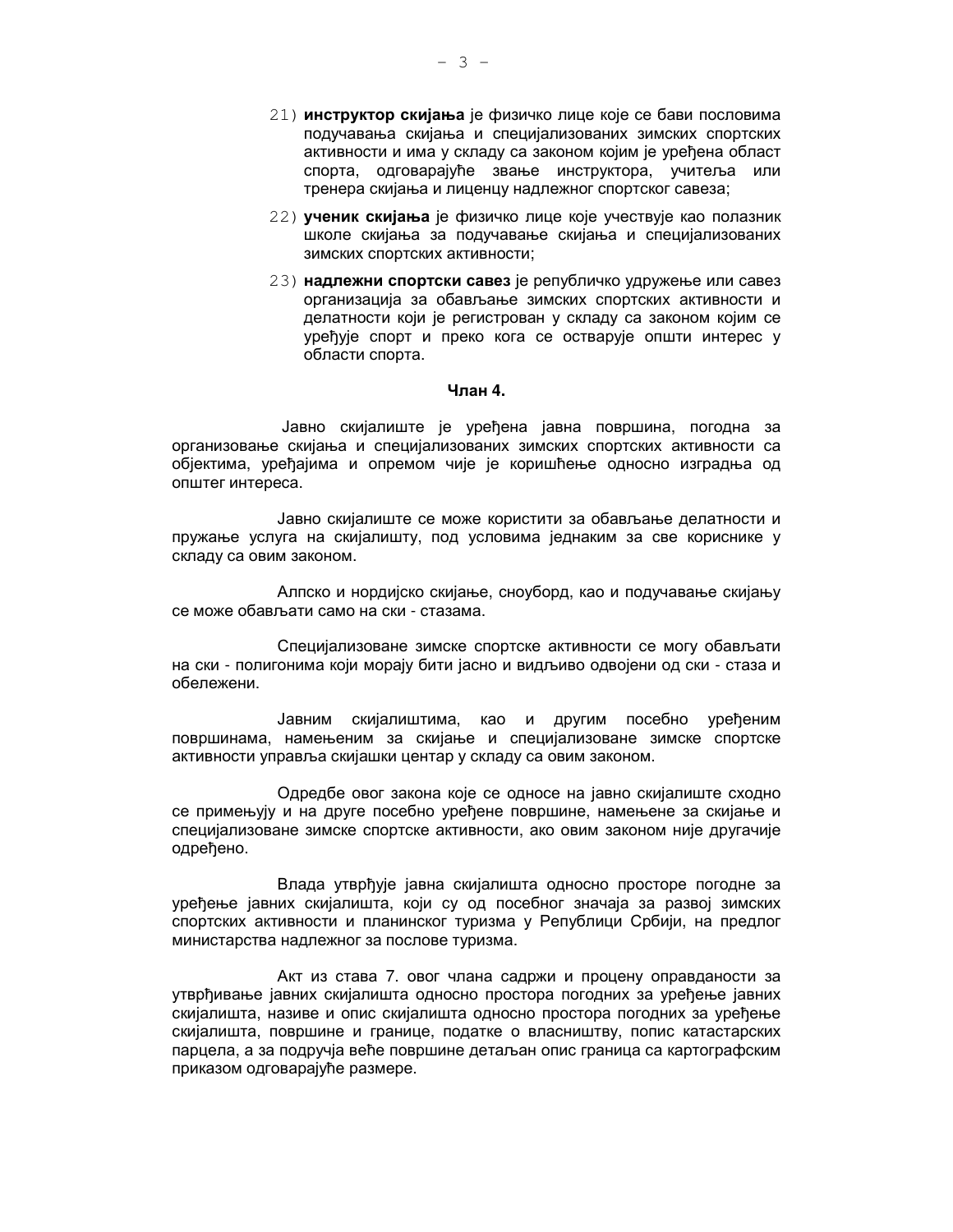## Члан 5.

Уређење, опремање, одржавање, коришћење и управљање јавним скијалиштем (у даљем тексту: скијалиште), као и управљање просторима погодним за уређење скијалишта, у смислу овог закона, сматрају се делатностима од општег интереса.

За обављање делатности из става 1. овог члана скијашки центар се оснива као јавно предузеће, у складу са законом којим се уређује правни положај јавних предузећа и услови и начин обављања делатности од општег интереса.

За уређење, опремање, одржавање, коришћење и управљање другим посебно уређеним површинама намењеним за скијање и специјализоване зимске спортске активности, скијашки центар се оснива као привредно друштво, односно као други облик предузећа или предузетник.

#### Чпан 6.

На одговорност за штету проузроковану на скијалишту примењују се општа правила о одговорности за штету.

Правом на накнаду штете проузроковане на скијалишту не обухватају се оне штете које су резултат уобичајене опасности и ризика скијања.

# **II. УРЕЂЕЊЕ, ОБЕЛЕЖАВАЊЕ, КОРИШЋЕЊЕ И** БЕЗБЕДНОСТ НА СКИЈАЛИШТУ

# 1) Уређење

## Члан 7.

Скијалиште се састоји из једне или више ски - стаза, ски полигона, ски - путева, ски - рута, ски - лифтова, жичара, инфраструктурне мреже и објеката, сервисних објеката скијалишта, снежне и сервисне механизације, сервисних путева, сопствених енергетских објеката, приступних путева и паркинга на улазима у скијалиште, објеката за обављање делатности и др.

#### Члан 8.

Скијалиште и приступни путеви до скијалишта не могу се градити на површинама које су под уобичајеним снежним падавинама изложене лавинама.

Скијалиште и ски - стазе се уређују у зависности од тога за коју су рекреативну или такмичарску зимску спортску активност намењене, тако да су скијаши заштићени од неуобичајених и неочекиваних опасности скијања и алпских ризика.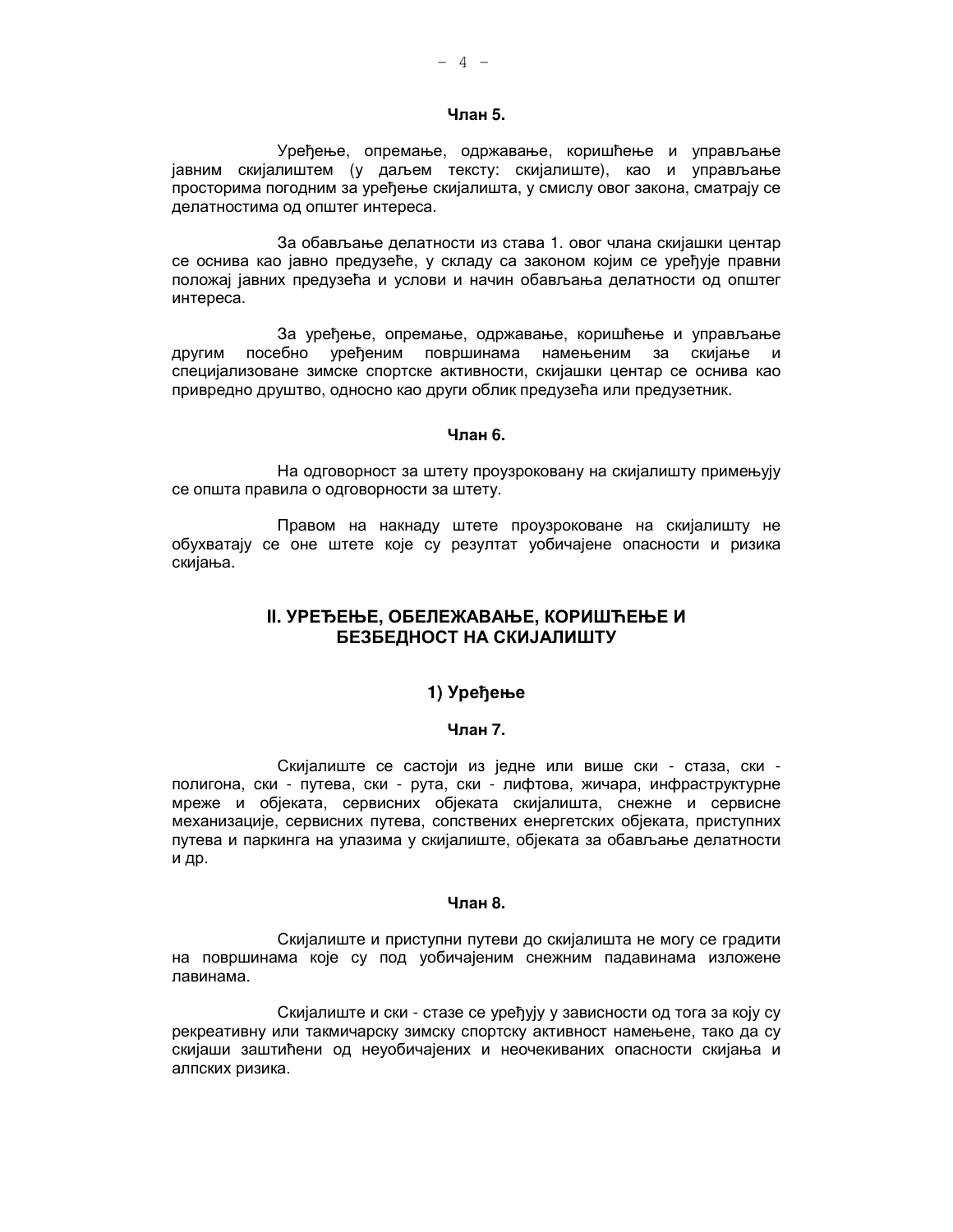Скијалиште мора бити тако уређено да задовољи услове у погледу очувања и заштите животне средине као и одговарајуће санитарно хигијенске услове.

## Члан 9.

Ски - стазе на скијалишту морају бити довољно широке, прегледне, са одговарајућим нагибом и висинском разликом и припремљене тако да на њима нема рупа, вртача, камених комплекса или других опасних места.

Опасна места на ски - стази (кривине, укрштања стаза, веће стрмине, објекти, места где се изводе радови) морају бити посебно обележена и осигурана оградама за усмерења, заштитним оградама или мрежама, облогама против удараца и сличним средствима заштите, одговарајуће висине.

#### Члан 10.

На ски - стази и заштитној зони ски - стазе није дозвољено постављање реклама и натписа који нису везани за коришћење стазе.

## Члан 11.

Изградња жичаре на просторима који су погодни за скијање представља радњу уређења скијалишта, у складу са овим законом.

## Члан 12.

Ски - стаза може да се користи за скијање само ако на њој постоји одговарајућа количина снега.

#### Члан 13.

Скијашки центар обавезан је да утврди назив за сваку ски - стазу.

## Члан 14.

Делта - план и друга средства спортског ваздухопловства не смеју полетати и слетати на ски - стазу.

Уколико је у оквиру скијалишта уређен простор за полетање и слетање, он мора бити јасно раздвојен од ски - стазе, одговарајуће сигнализиран и обезбеђен од лавина.

#### Члан 15.

Скијалиште, односно његове стазе намењене скијашким активностима ноћу морају имати одговарајуће осветљење, укључујући и непосредне прилазе, тако да је осигурана безбедност свих лица која се налазе на стази и њеним прилазима.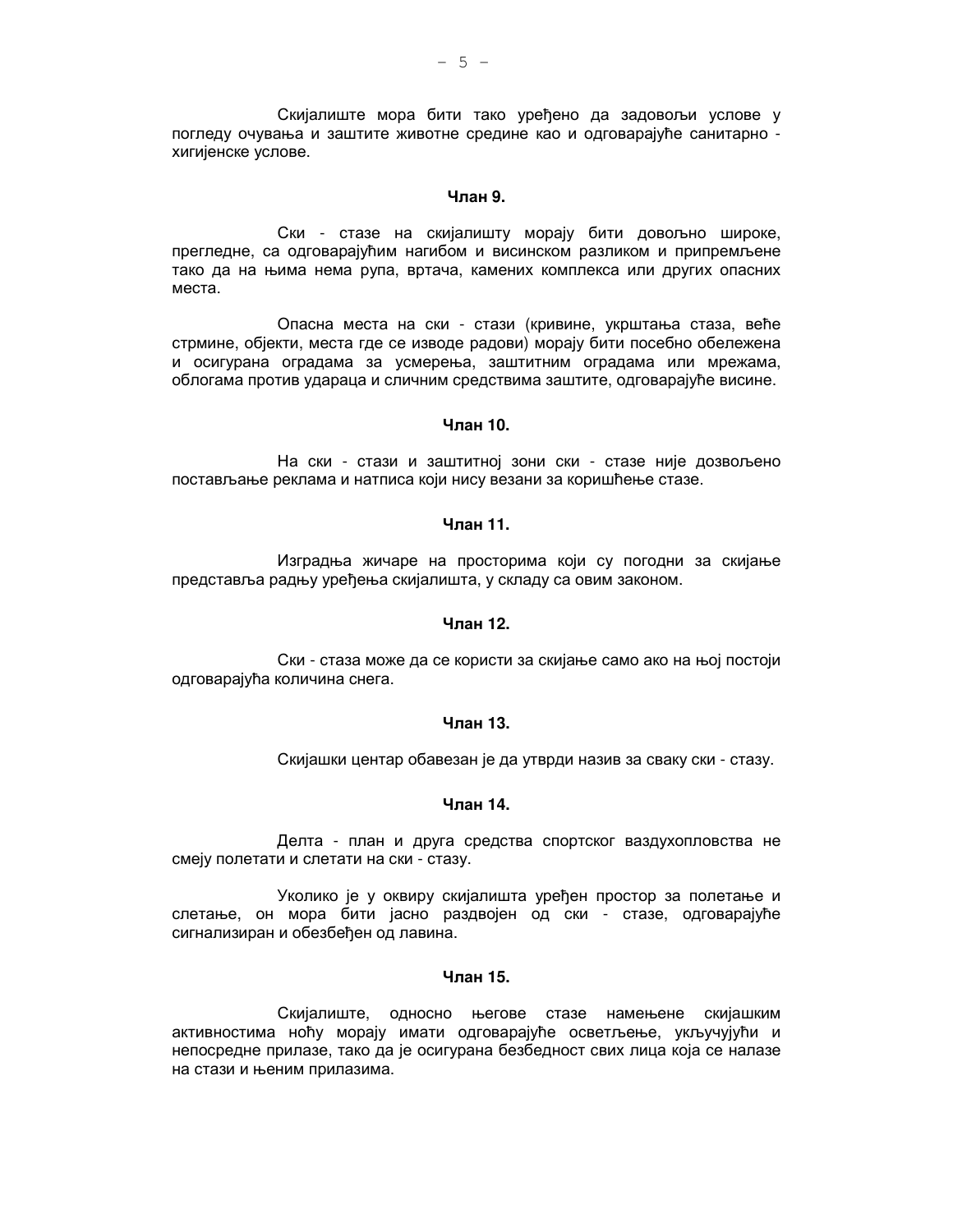Скијашки центар обавезан је да обезбеди непрекидно осветљење и за случај изненадног нестанка електричне енергије.

## Чпан 16.

У оквиру скијалишта или његовој непосредној близини обавезно је урећење одговарајућег места за слетање хеликоптера у циљу обезбеђења пружања хитне помоћи.

#### Члан 17.

Ски - стазе припремљене од вештачког снега уређују се уз предузимање додатних мера осигурања безбедности скијаша, које одговарају особинама стаза са вештачким снегом.

## Члан 18.

Ски - стаза која је поред рекреативног намењена и такмичарском скијању или само такмичарском скијању уређује се тако да испуњава посебне услове (висинска разлика, дужина и ширина стазе, дебљина снега, заштитне мере, препарирања стазе, маркирање и др.) утврђене одговарајућим међународним (FIS) и националним спортским правилима.

Такмичарска ски - стаза мора за време коришћења у сврхе рекреативног скијања да буде тако уређена да испуњава опште услове утврђене овим законом у погледу маркирања, сигнализације и предузимања мера које осигуравају безбедност скијаша.

Скијалиште које је у складу са законом утврђено као спортски објекат од интереса за Републику има најмање једну ски - стазу уређену и хомологизовану, у складу са спортским правилима, за национална и међународна скијашка такмичења.

## 2) Обележавање

## Члан 19.

Ски - стазе се класификују и обележавају (маркирају) према степену тежине, у зависности од својстава подручја, односно површина преко којих се пружа стаза.

Ски - стазе се обележавају нумерисаним ознакама (штаповима) одређених боја:

- 1) лака стаза зелена боја;
- 2) средње тешка стаза плава боја;
- 3) тешка стаза црвена боја;
- 4) екстремно тешка стаза црна боја.

Ски - руте и стазе за мото санке се маркирају жутом бојом независно од степена тежине.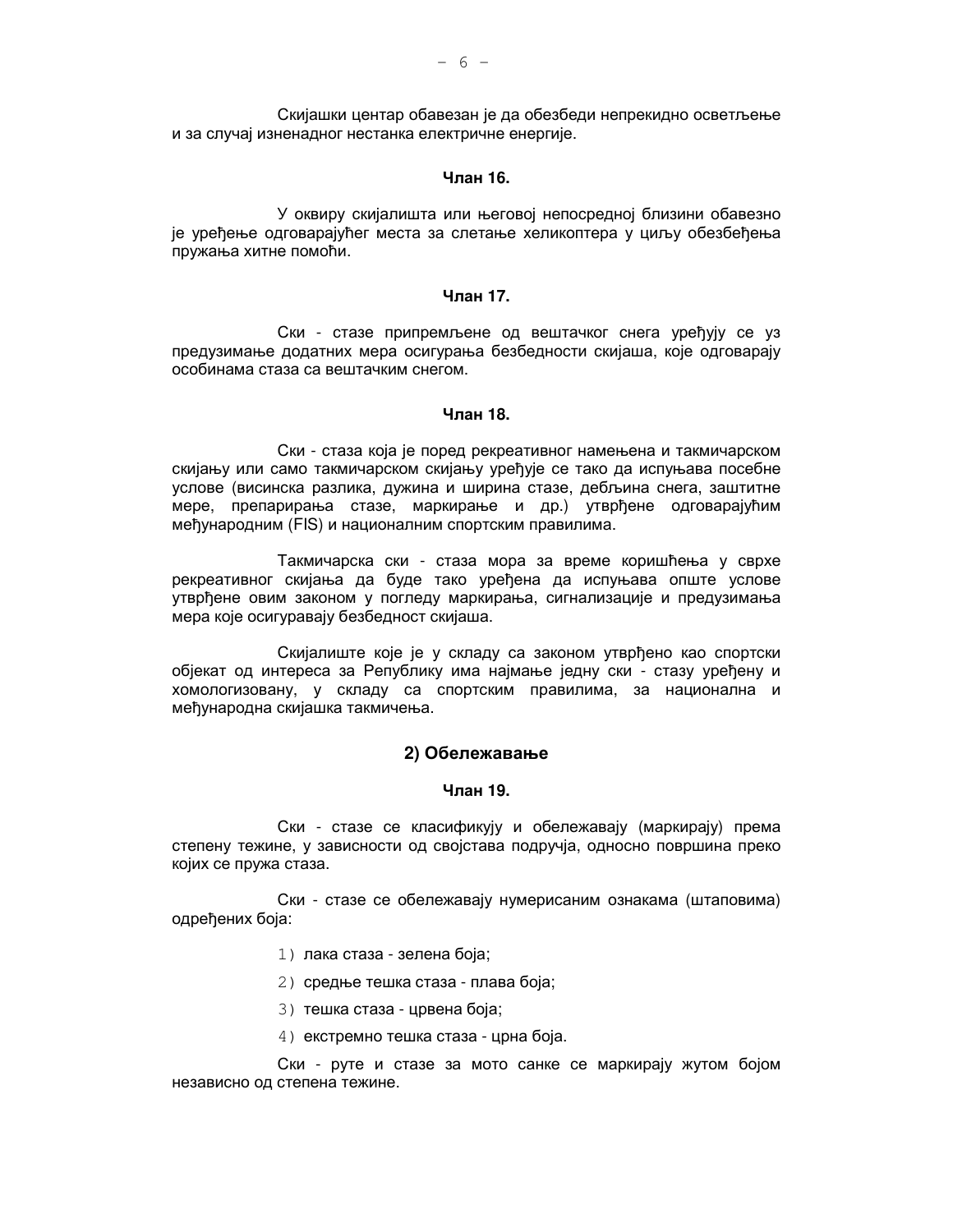Ознаке морају бити тако постављене да су више од снега.

Не морају се обележавати лако приступачне и благо нагнуте површине које служе искључиво подучавању основних облика вожње скијама, под условом да немају ризичних места и да су јасно видљиве њихове границе, односно ивице.

#### Чпан 20.

Границе скијалишта морају бити означене на кључним местима ознакама које су видљиве у условима нормалне видљивости.

Означавање граница скијалишта врши се штаповима наранџасте боје и таблом на којој се налази одговарајући текст.

## Чпан 21.

На скијалишту морају да буду постављене одговарајуће панорамске табле и табле за оријентацију.

## 3) Одржавање

## Члан 22.

Скијашки центар обавезан је да за све време трајања ски сезоне, односно за све време употребе скијалишта, контролише опште стање скијалишта и да га одржава у исправном стању, односно у стању које омогућава наменско и безбедно коришћење стазе.

У време када скијалиште није у употреби, скијашки центар је дужан да се стара о чувању скијалишта и редовном одржавању стаза и опреме на скијалишту.

Одржавање ски - стаза обухвата летње и зимско одржавање.

Одржавање ски - рута, такмичарских стаза и специјализованих стаза врши се у зависности од природе стазе, временских услова и зимске спортске активности која се на њој одвија.

Скијашки центар је обавезан да одржава жичару и заштитно подручје око жичаре у стању које омогућава безбедно коришћење жичаре, у складу са законом и прописима донетим на основу закона.

## Члан 23.

Министар надлежан за послове туризма, министар надлежан за послове спорта и министар надлежан за послове саобраћаја споразумно ближе прописују минималне техничке услове за уређење, обележавање и одржавање скијалишта.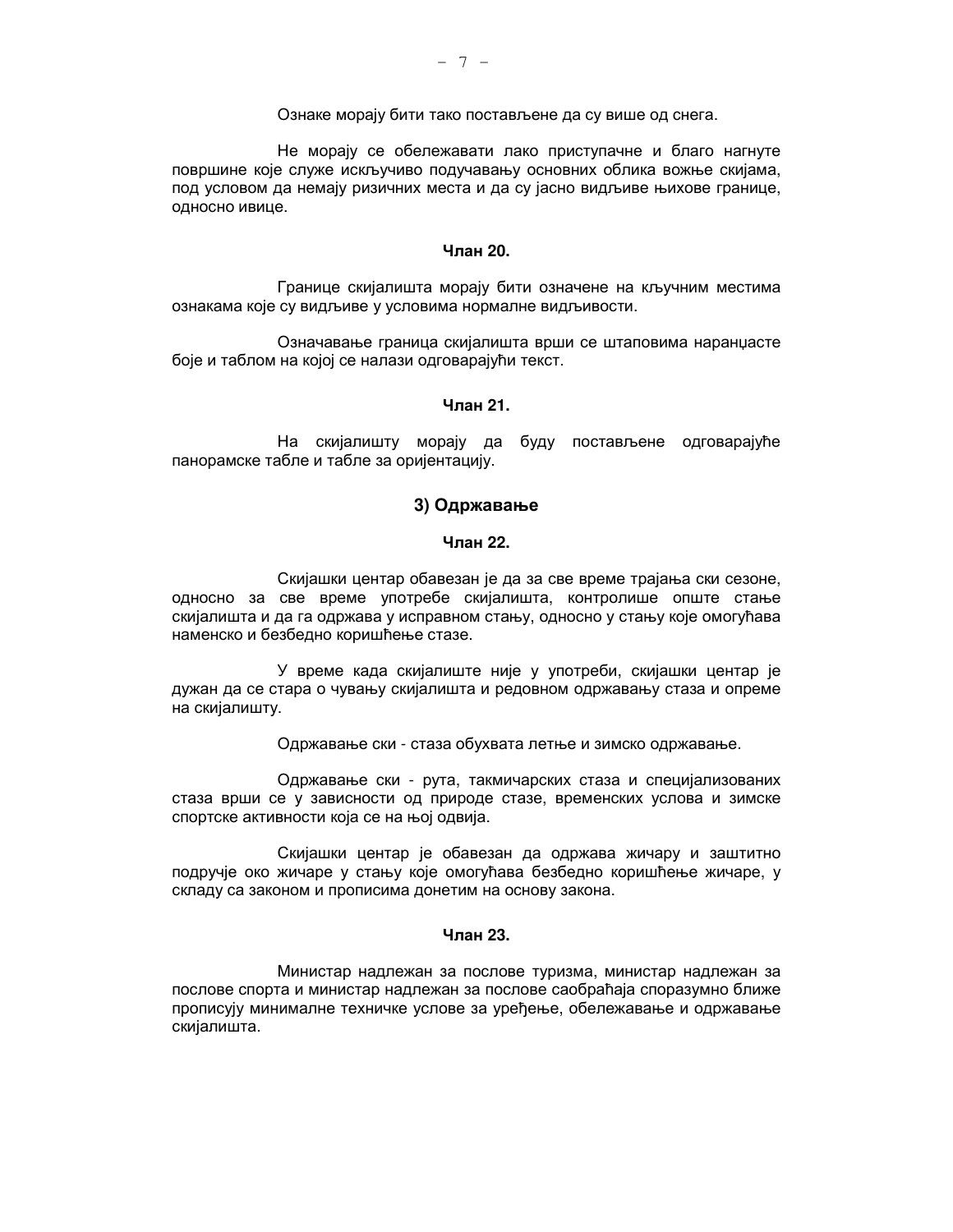## 4) Сигнализација

## Члан 24.

скијалишту MODa бити Ha постављена одговарајућа сигнализација, тако да се не може лако уклонити и да одговара стварним околностима на стази.

#### Члан 25.

Сигнализација се врши постављањем одговарајућих знакова забрана, обавеза, упозорења и обавештења, допунских табли и светлосних сигнала.

Знаци на скијалишту постављају се и одржавају тако да су видљиви, да не ометају коришћење ски - стаза и да скијаши могу на време да их лако уоче и да благовремено поступе у складу са њиховим значењем.

Постављени знакови морају да се уклоне, допуне или замене ако њихово значење не одговара измењеним условима на скијалишту или захтевима безбедности.

На скијалишту не смеју да се постављају табле, светла, стубови или други слични предмети којима се заклања или умањује видљивост постављених знакова или који својим обликом, бојом, изгледом или местом постављања подражавају или личе на неки знак на скијалишту, или заслепљују скијаше или одвраћају њихову пажњу у мери која може бити опасна за безбедност скијања.

Министар надлежан за послове туризма, министар надлежан за послове спорта и министар надлежан за послове саобраћаја споразумно ближе уређују који се знакови постављају на скијалиштима и на којим стазама, њихову садржину, изглед, место постављања и друга питања од значаја за остваривање функција знакова на скијалиштима.

## 5) Необезбеђене стазе

## Члан 26.

На дивљим ски - стазама, необезбеђеним стазама и ван скијашких стаза скијаши се скијају на сопствени ризик.

Скијашки центар скијашима на необезбеђеним стазама пружа уобичајене информације о времену, снежним падавинама и опасностима од завејавања.

У циљу спречавања коришћења дивљих ски - стаза, скијашки центар је обавезан да у оквиру скијалишта постави одговарајућа упозорења и знаке.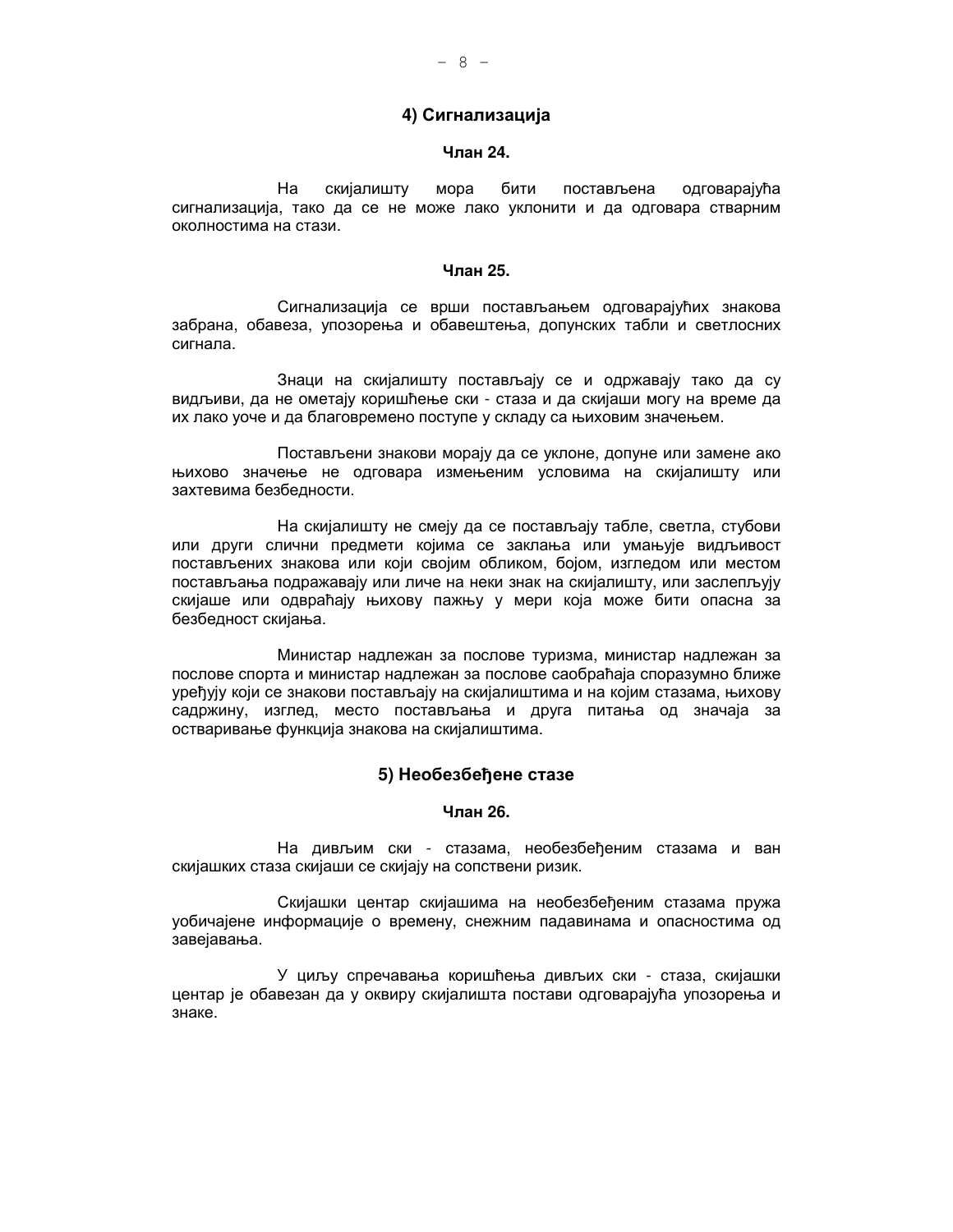## 6) Средства превоза на скијалишту

## Члан 27.

На ски - стази, осим службених моторних возила, не може бити присутно ни једно друго моторно возило, осим ако овим законом није другачије одрећено.

Моторне санке, осим службених моторних санки, могу да се користе само на специјализованим стазама и површинама које су посебно припремљене и обележене за коришћење моторних санки.

На коришћење моторних санки на скијалишту, обавезе поступања у случају несреће, мере безбедности у погледу возача и друга питања која се тичу коришћења моторних санки на скијалишту, примењују се прописи који се односе на мотоцикле и безбедност саобраћаја на путевима.

Возач моторних санки не сме возилом да се креће на стази брзином већом од 40 км на час, односно брзином већом од брзине дозвољене постављеним знаком за целу стазу или њен део.

## Члан 28.

Механизација за уређење ски - стазе може да се користи у време када жичаре и ски - лифтови не раде.

Уколико је употреба механизације за уређење ски - стазе нужна за време рада жичара и ски - лифтова, скијашки центар је дужан да предузме посебне мере за обезбећење сигурности скијаша.

Свако возило механизације за уређење ски - стазе које ради на припремању ски - стазе или се креће на скијалишту мора да буде обојено уочљивом бојом и опремљено одговарајућим светлима.

Свако возило механизације за уређење ски - стазе које се налази заустављено на стази мора бити означено одговарајућим светлима.

#### Члан 29.

Скијашки центар обавезан је да жичаре, ски - лифтове и стазе за висински превоз, одржава и користи у технички исправном стању са довољним бројем обученог особља.

Када је жичара, ски - лифт и механизација за уређење скијашких стаза у употреби мора се обезбедити:

1) стална контрола рада и техничке исправности;

2) стално одржавање и правилно вршење експлоатације;

3) непосредно пружање помоћи корисницима, посебно деци у случају очигледне опасности или на захтев корисника;

4) довољан број прегледних информација и упутстава о понашању корисника на средствима висинског превоза;

5) стална координација између стања на стазама и употребе жичаре.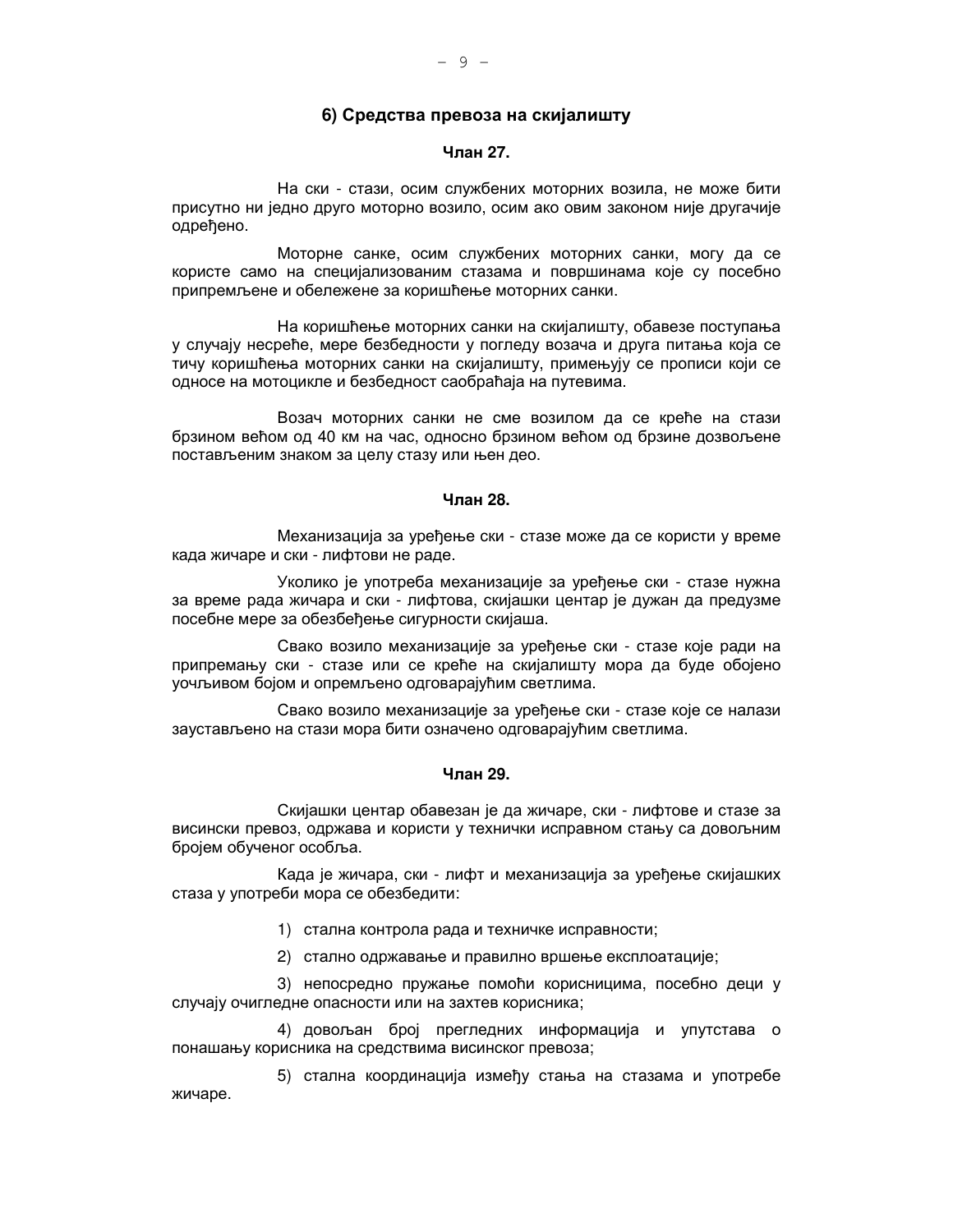# Члан 30.

Правила која се примењују на жичаре и ски - лифтове из члана 29. овог закона примењују се и на ски - лифтове са вучним ужетом испод главе скијаша као и ски - лифтове за вучу по трави.

## Члан 31.

Превоз жичаром је облик јавног превоза и обавља се према утврђеном реду вожње, који мора бити уочљиво истакнут на полазној и завршној станици.

Скијашки центар обавезан је да скијаше упозори на одговарајући начин о могућности одузимања ски - паса због понашања супротног овом закону и правилима о реду на скијалишту.

#### Члан 32.

Скијашки центар може да прекине рад жичаре или ски - лифта тек када одговорно лице или редар потврди да ниједно лице више не користи жичару или ски - лифт.

## 7) Коришћење и рад скијалишта

#### Члан 33.

Скијашки центар може да обавља делатности, односно послове везане за коришћење скијалишта под условима:

- 1) да уреди и опреми скијалиште у складу са овим законом, тако да је оно безбедно за кориснике;
- 2) да обезбеди службу одржавања реда на скијалишту и да уреди ред на скијалишту (правила о реду на скијалишту);
- 3) да обезбеди службу спасавања;
- 4) да обезбеди пружање хитне медицинске помоћи на скијалишту;
- 5) да обезбеди систем веза на скијалишту и везу са најближом здравственом установом и органом унутрашњих послова;
- 6) да обезбеди (дневно и дугорочно) праћење временске ситуације у подручју где се налази скијалиште (метеоролошко бдење);
- 7) да закључи уговор о осигурању скијаша и других непосредних корисника скијалишта од последица незгода на скијалишту;
- 8) да донесе план рада за ски сезону;
- 9) да утврди правила о коришћењу ски лифтова и жичара, моторних санки и механизације за уређење ски - стаза.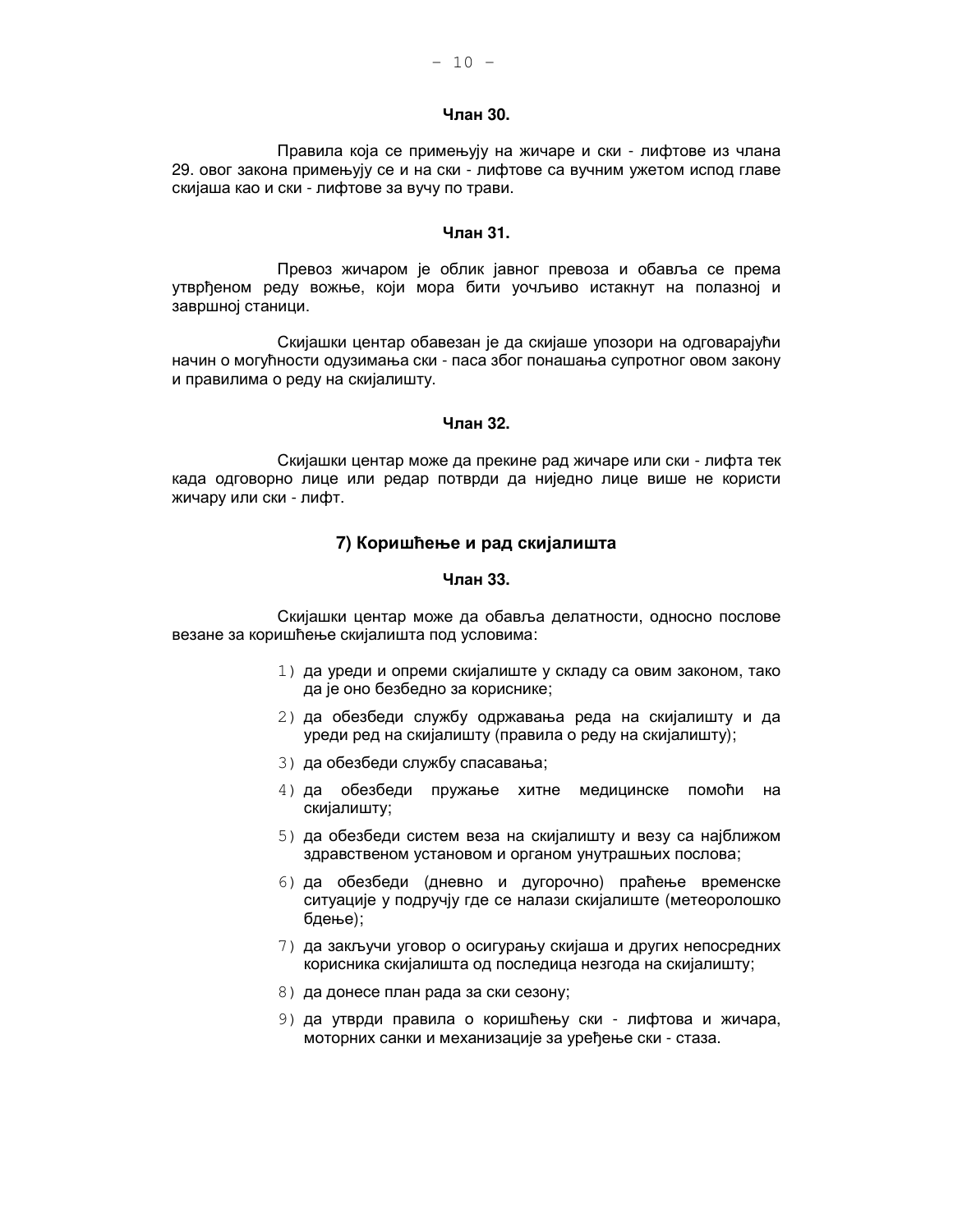#### Члан 34.

Скијашки центар мора да обезбеди да скијалиште буде опремљено:

- 1) одговарајућим бројем машина и уређаја за припрему и одржавање стаза, сразмерно броју и величини стаза;
- 2) разгласним урећајем такве јачине да се може ефикасно користити на скијалишту;
- 3) спортском и другом опремом потребном за коришћење скијалишта у складу са законом и прописима донетим на основу закона.

## Члан 35.

Скијашки центар обавезан је да упише скијалиште у матичну евиденцију у складу са законом којим је уређена област спорта и да води евиденције у складу са тим законом.

### Члан 36.

Скијалиште може да се користи за стручно оспособљавање и усавршавање у зимским спортовима само од стране организација које испуњавају законом прописане услове.

## Члан 37.

Скијашки центар обавезан је да обавести јавност преко средстава јавног информисања о почетку коришћења и завршетку коришћења скијалишта за скијање у текућој скијашкој сезони, као и о сваком прекиду рада скијалишта дужем од три дана током скијашке сезоне.

## Члан 38.

Такмичарско и рекреативно скијање, скијашка обука и други облици скијашких активности могу се вршити када временски услови омогућавају безбедно коришћење услуга на скијалишту.

Скијалиште може да ради ноћу уколико постоје технички и временски услови и ако је обезбеђена сигурност скијаша.

## Члан 39.

Такмичарско и рекреативно скијање, скијашка обука и други облици скијашких активности не могу се вршити на скијалишту:

1) ако постоји опасност од лавина;

2) за време снежне вејавице, кише, магле због које је смањена видљивост и ветра који угрожава безбедност вожње, према типу жичаре;

3) код високог снега - свежег који није утабан и на снегу који је услед наглог топљења постао сувише мекан, или ако је стаза јако залеђена;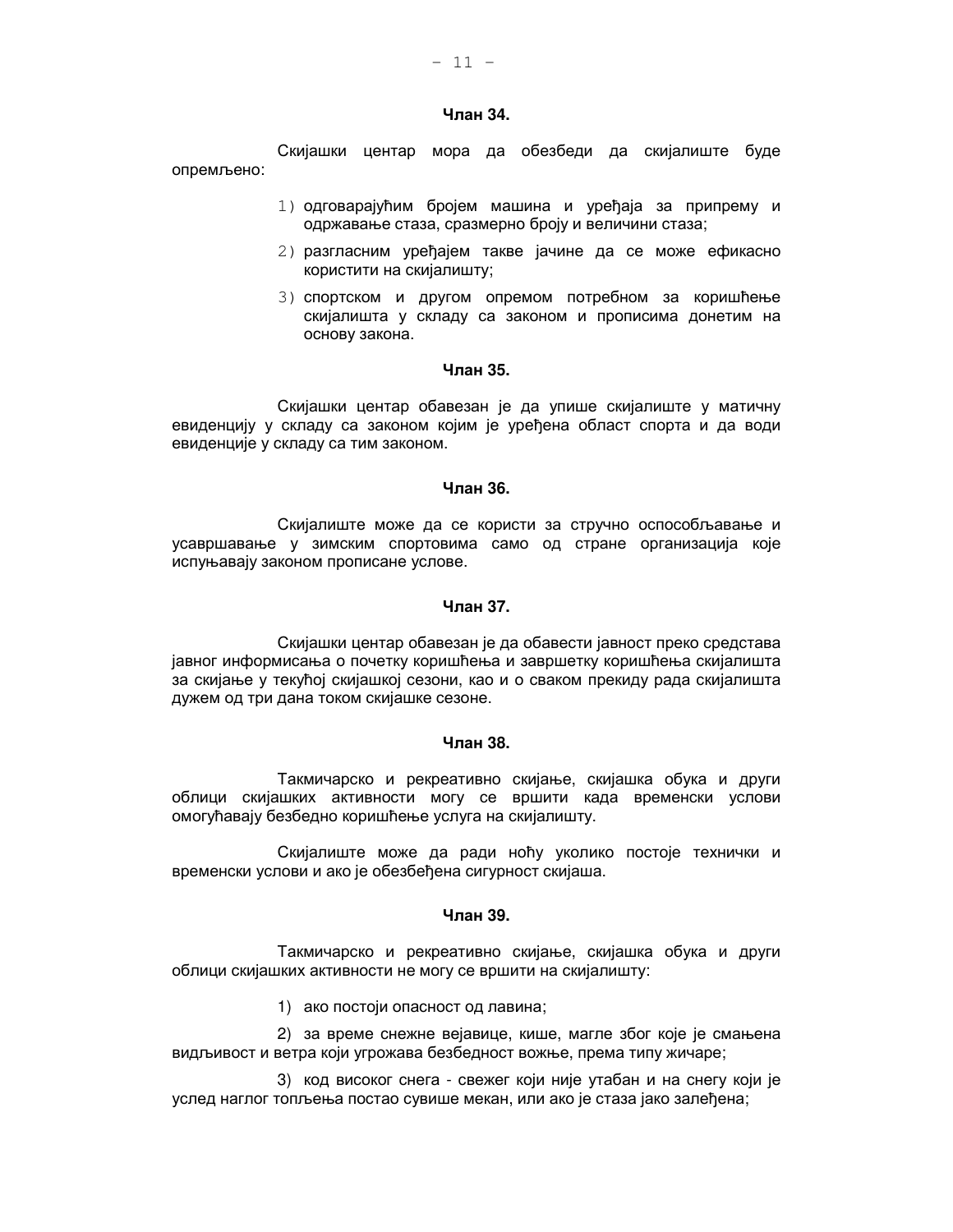4) ако на стазама нема довољно снега;

5) ако су безбедносни уређаји и ознаке толико оштећени да не обезбеђују сигурност скијаша или за њега представљају опасност, као и за време рада машина за утабавање снега;

6) ако не функционише систем веза на скијалишту;

7) ако није осигурана редарска служба, служба спасавања и служба пружања прве помоћи.

#### Члан 40.

Када на скијалишту наступе околности из члана 39. овог закона скијашки центар је дужан да прекине рад на скијалишту или делу скијалишта.

Прекид рада траје све док трају околности због којих је уведен.

Уколико се затварање ски - стазе врши у току дана, корисник је обавезан да предузме контролну вожњу како би осигурао да се скијаши који се налазе на стази удаље из угроженог подручја.

Скијашки центар обавезан је да објави на погодан начин на улазу у скијалиште разлоге привременог прекида, односно забране коришћења скијалишта.

## 8) Спасилачка служба и служба прве помоћи

## Члан 41.

Скијашки центар обезбеђује спасилачку службу самостално или у сарадњи са одговарајућом организацијом која је обучена за пружање прве помоћи повређеном односно угроженом скијашу на ски - стазама и средствима и објектима скијалишта.

На скијалишту мора бити јасно и видљиво означено седиште службе спасавања.

## Члан 42.

Служба спасавања мора да има одговарајући број ангажованих спасилаца и бити тако организована да је увек спремна за брзо дејство спасавања (пружање прве помоћи и брзог транспорта) скијаша који су претрпели несрећу на стази или њеној заштићеној зони.

#### Члан 43.

Мере спасавања предузимају се искључиво преко лица стручно оспособљених за спасавање у складу са законом (спасиоци), одговарајуће опремљених и јасно означених.

Служба спасавања у свом саставу обавезно има обучене екипе за спасавање скијаша са жичаре.

Спасиоци морају имати предност коришћења жичара.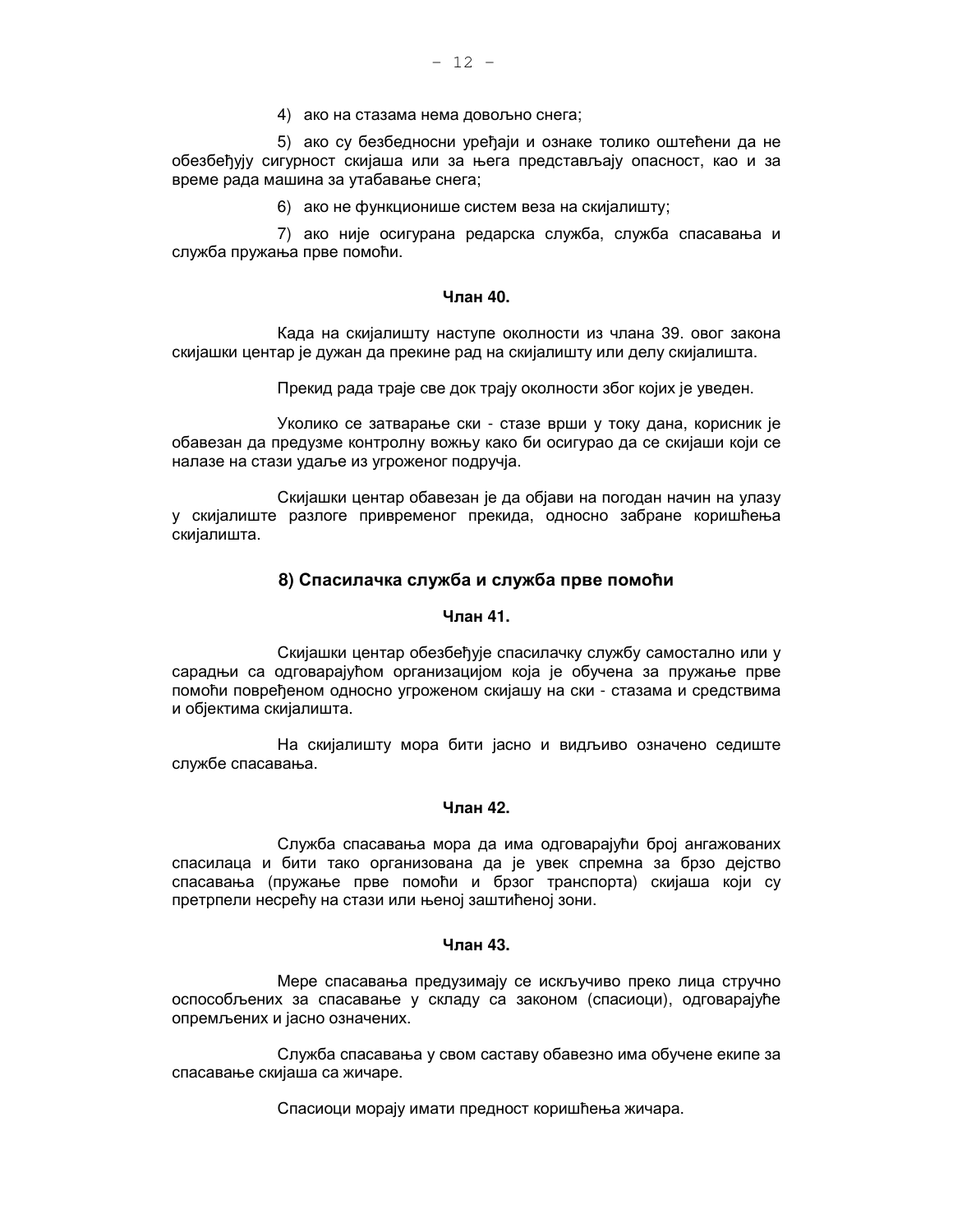## Члан 44.

Скијашки центар има право на накнаду трошкова акције спасавања, осим ако је потреба спасавања настала услед пропуста у раду скијашког центра.

## Члан 45.

Скијашки центар образује јединствену службу спасавања за цело скијалиште.

#### Служба спасавања делује у оквиру скијалишта.

Уколико у ски - подручју у коме се налази скијалиште не функционише горска служба спасавања скијашки центар је обавезан да у границама ски - подручја организује спасавање скијаша којима је потребна помоћ иако се налазе изван граница скијалишта.

Скијашки центар, у случају из става 3. овог члана, има право на накнаду проузрокованих трошкова од лица коме је пружена помоћ, осим ако је потреба за спасавањем изазвана пропустима у раду скијашког центра.

## Члан 46.

Служба спасавања, односно спасиоци у случају несреће обавезни су да утврде идентитет лица која су учествовала у несрећи и да обезбеде доказе везане за проузроковање несреће, а у случају настанка смрти или тешке телесне повреде да неодложно обавесте најближи орган министарства унутрашњих послова.

## Члан 47.

Опрема и средства за спасавање морају бити на скијалишту тако распоређени да су доступни у најкраћем могућем времену и смештени у видно означеном простору.

Скијашки центар мора на скијалишту обезбедити одговарајућу опрему и простор за службу спасавања и привремено задржавање поврећеног или изненада оболелог скијаша.

Скијашки центар обавезан је да на скијалишту стално одржава прописан обим опреме и средстава за спасавање у исправном стању.

Скијашки центар обавезан је да постави на скијалишту таблу са описом тзв. алпског сигнала стања нужде, који даје скијаш коме је потребна помоћ јер се налази у опасности.

#### Чпан 48.

Скијашки центар обезбеђује пружање хитне медицинске помоћи самостално или у сарадњи са одговарајућом здравственом установом, у складу са законом.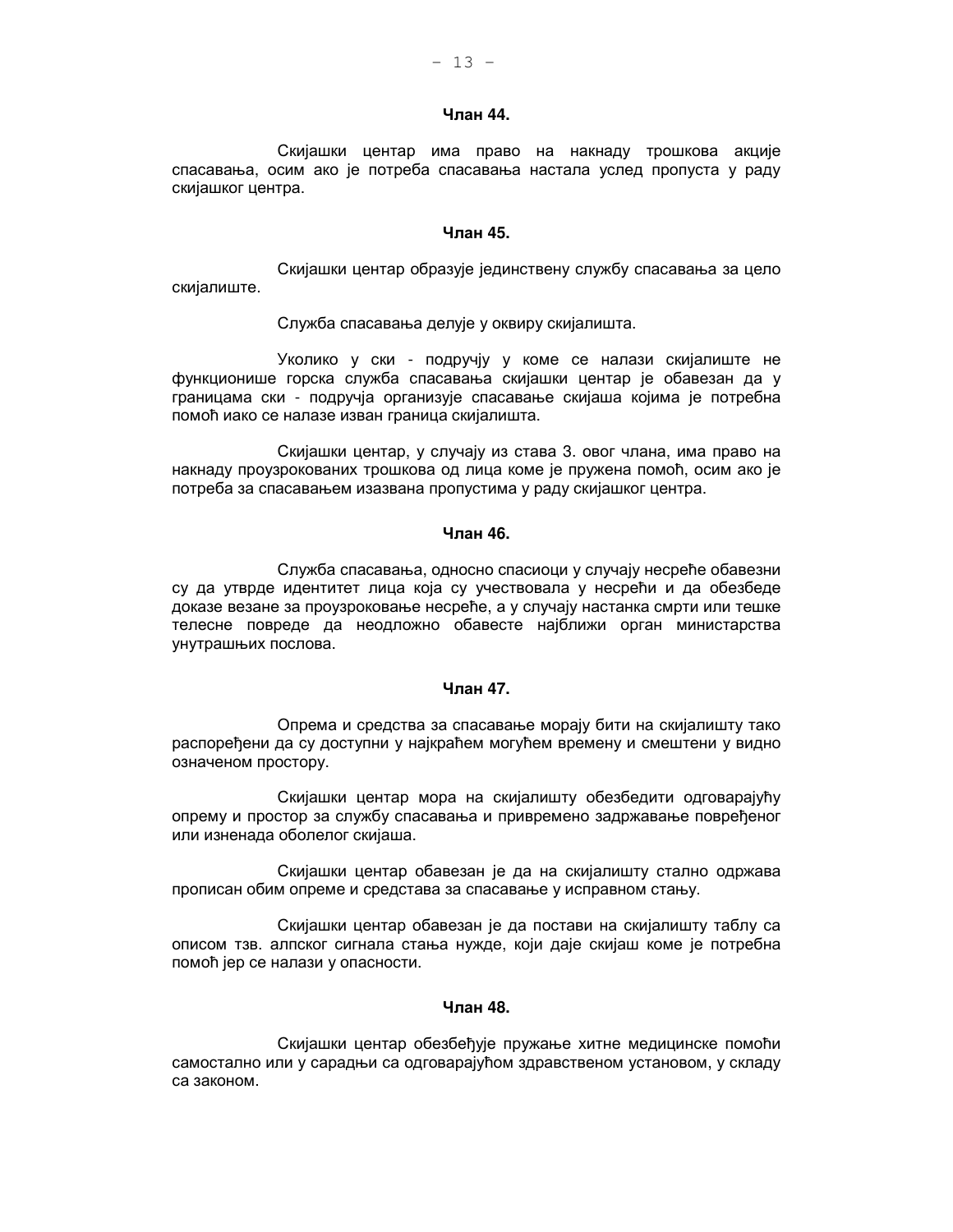Скијашки центар осигурава пружање хитне медицинске помоћи ангажовањем одговарајућег броја оспособљених лица, обезбећењем одговарајућег простора за прихват повређених и обезбеђењем одговарајуће опреме и средстава за пружање хитне медицинске помоћи.

Лица која су ангажована за пружање хитне медицинске помоћи морају за време дежурства имати на рукаву белу траку са црвеним крстом и морају бити опремљени комуникационим уређајима.

Особљу хитне медицинске помоћи мора бити обезбећена предност у коришћењу жичара, као и друге предности везане за обављање њихове делатности.

#### Члан 49.

Скијашки центар обавезан је да води евиденцију о незгодама на скијалишту (идентитет унесрећених, време, место и околности несреће) и да о насталим случајевима незгода обавести туристичку инспекцију.

## Члан 50.

Ближе услове у погледу простора, опреме и обележавања службе спасавања споразумно прописују министар надлежан за послове туризма и министар надлежан за послове спорта.

## 9) Безбедност и ред на скијалишту

## Члан 51.

Скијашки центар обавезан је да видно истакне правила о реду на скијалишту, цене за коришћење уређаја, опреме, простора и услуга на скијалишту, као и радно време скијалишта и жичара и да их се придржава у свом пословању.

Правилима о реду из става 1. овог члана ближе се уређују, у складу са законом, права и обавезе скијаша и других лица која употребљавају скијалиште, начин одржавања реда на скијалишту, време коришћења скијалишта, радно време жичара, правила о организовању спортских приредби на скијалишту, упозорења на евентуалне опасности услед временских и снежних прилика и друга питања утврђена овим законом која се односе на обезбећење реда на скијалишту.

## Члан 52.

Скијашки центар обавезан је да има запослено лице са одговарајућим спортским стручним звањем за старање о безбедности и реду на скијалишту (шеф стаза).

Шеф стаза мора да има положен испит за редара.

Ски - стазе не могу почети да се користе у току дана уколико шеф стаза није то одобрио, на основу процене да су испуњени сви услови за безбедно коришћење стаза.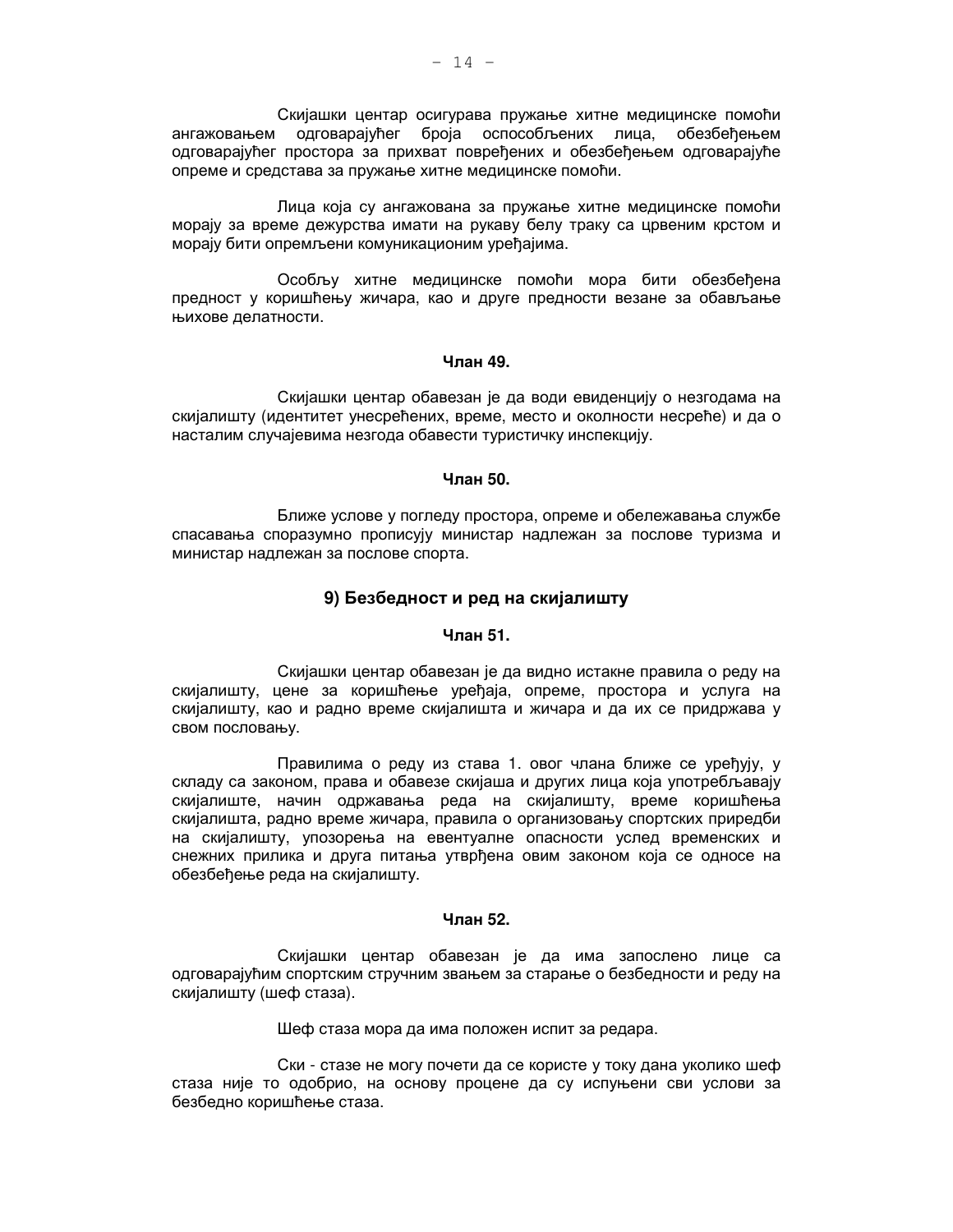## Члан 53.

Скијашки центар обавезан је да за време рада скијалишта обезбеди редарску службу која мора имати одговарајући број редара како би ефикасно осигурала безбедно коришћење скијалишта (патроле, дежурна места и др.), у складу са одредбама овог закона и правила о реду на скијалишту.

Редарску службу може обављати лице које има завршену средњу школу и положи испит за редара.

Број ангажованих редара одређује се према конкретним околностима скијалишта, а нарочито према очекиваној учесталости коришћења стаза и броја, тежине, величине и прегледности стаза.

Редар је обавезан да за време обављања редарске службе носи одећу и ознаке које га јасно идентификују као редара.

Министар надлежан за послове туризма и министар надлежан за послове спорта споразумно прописују начин и програм полагања испита за редара, стицање овлашћења за обављање послова редара, изглед и начин издавања легитимације редара.

#### Чпан 54.

Редар у вршењу својих дужности овлашћен је да:

1) привремено обустави, до коначне одлуке шефа стаза, употребу скијалишта или неког његовог дела на коме одржава ред, ако постоје околности у којима употреба стазе није дозвољена;

2) упозори, односно удаљи са скијалишта или његовог дела лица која се не придржавају правила утврђених овим законом и правила о реду на скијалишту, која не располажу исправном скијашком опремом, која праве неред на полазним станицама жичара или су под утицајем алкохола или дроге;

3) прекине рад жичара ски - лифтова док се не успостави ред на улазним или излазним станицама жичара;

4) обавести туристичког инспектора уколико се скијаш или други непосредни корисник скијалишта у коришћењу скијалишта не придржава утврђеног реда на скијалишту;

5) одузме, трајно или привремено, карту за вожњу жичаром скијашу или другом лицу које се и поред опомене редара понаша супротно одредбама овог закона, вози на низбрдици угроженој лавином, не поштује знаке забрана и упутстава, поступа супротно налозима службе спасавања или поновљено чини повреде утврђених правила понашања на скијалишту;

6) ускрати једну или више вожњи жичаром лицу које својим понашањем угрожава или може угрозити безбедност употребе скијалишта, односно жичаре (пијана лица и лица под утицајем дроге, лица која се не придржавају утврђених правила о понашању на скијалишту, лица која са собом носе недозвољене предмете и сл.).

Када скијаш или друго лице на скијалишту поступи супротно налозима редара или пружи физички отпор, о томе се без одлагања обавештава овлашћено лице органа унутрашњих послова.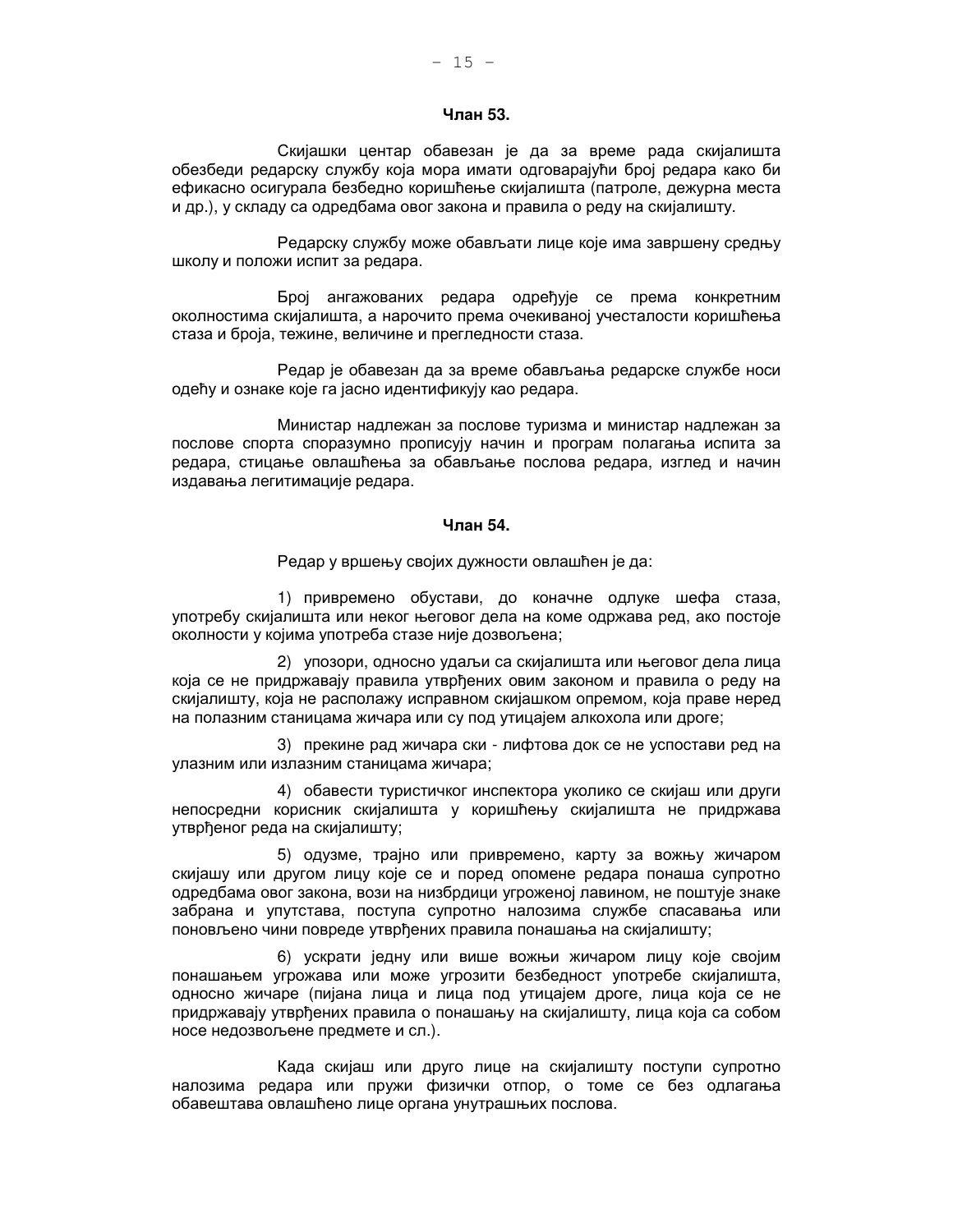#### Члан 55.

Скијаши су обавезни да се придржавају правила о реду на скијалишту и упутстава и упозорења које им дају редари.

Скијаш је обавезан да:

- 1) се на стази понаша тако да друге не угрожава или повређује;
- 2) вози пажљиво и да брзину и начин вожње прилагоди својим знањима и условима стазе (околине) и дела стазе, временским и снежним приликама, као и броју скијаша на стази:
- 3) изабере линију (правац, смер) вожње тако да скијаше који возе испред њега не угрожава и да је у могућности да благовремено избегне судар са било којом особом или објектом испред себе;
- 4) друге скијаше претиче, било лево или десно, увек на таквом растојању које им даје довољно простора за све њихове покрете (кретања);
- 5) када жели да се укључи у вожњу на неку стазу или када након заустављања на стази наставља вожњу обавезно се увери, гледањем изнад и испод, да може то да учини без опасности по себе или друге;
- 6) се без нужде не заустави (обустави вожњу) на уским и непрегледним деловима стазе и да у случају пада што је могуће брже ослободи простор;
- 7) у случају када се пење, односно враћа уз стазу или када пешке силази за кретање користи искључиво ивицу стазе;
- 8) се уз стазу не пење пешке него да користи жичару;
- 9) поштује постављене ознаке и сигнализацију;
- 10) у случају несреће на стази пружи другоме помоћ;
- 11) у случају несреће, независно да ли је сведок или учесник, надлежноі слvжби скијашког центра (редарској или спасилачкој) пружи своје идентификационе податке;
- 12) поштује упутства редара;
- 13) скија са исправном и одговарајућом опремом, а посебно да користи скије које су опремљене средством (везови и др.) које је у стању да заустави скију у случају да се одвоји од скијаша;
- 14) не оставља на стази или баца на стазу предмете и материјале који могу да ометају или угрозе безбедност других скијаша;
- 15) за скијање на скијалишту користи искључиво маркирану стазу, осим у случају опасности;
- $16$ ) ако се скијалиште налази у законом заштићеном подручју поштује правила која је за коришћење заштићеног подручја утврдило, у складу са законом, правно лице које управља заштићеним подручјем;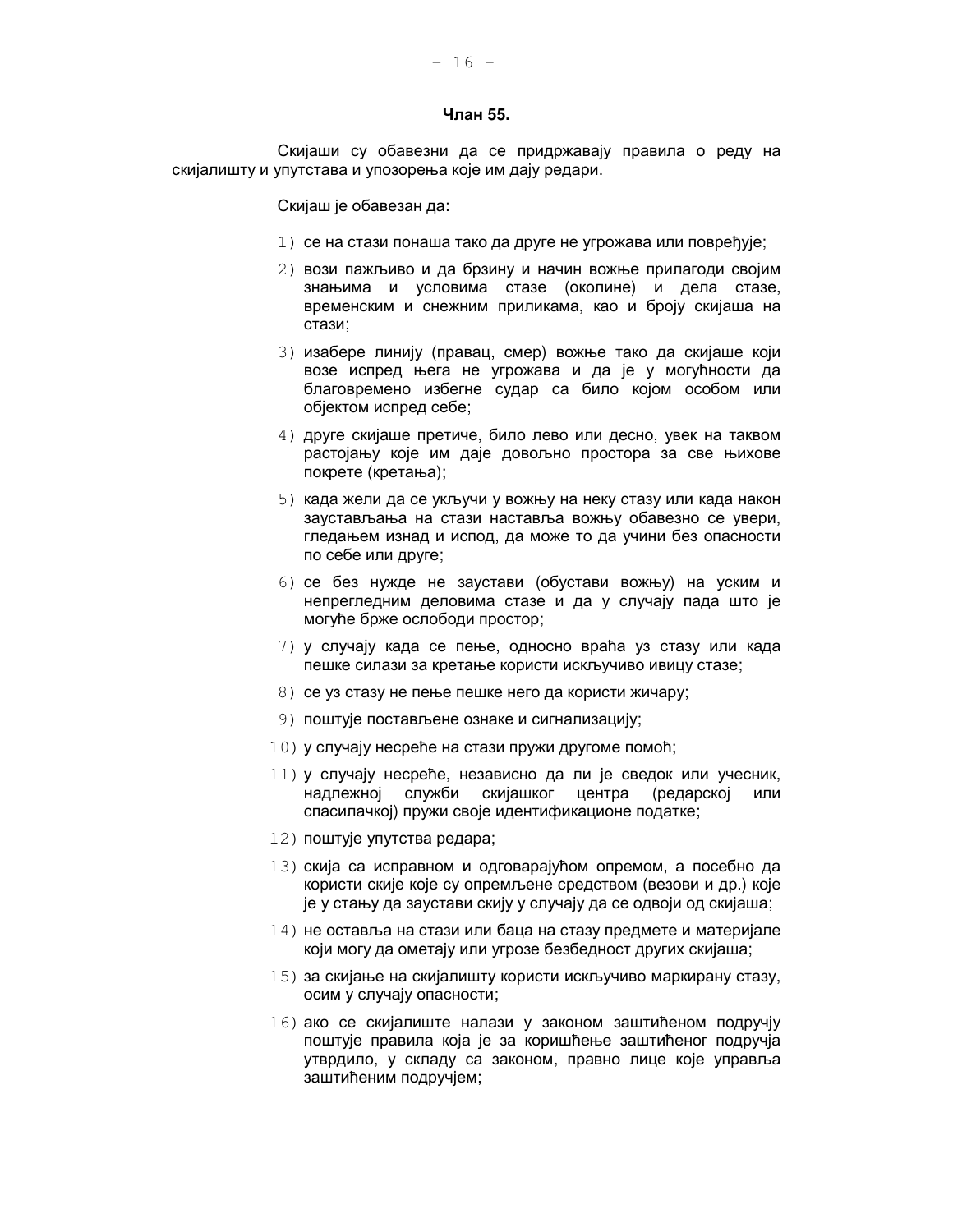17) скијање прилагоди условима стазе када су неповољне временске прилике повећале степен тежине стазе.

Скијаш не сме:

- 1) скијати на скијалишту, односно стази која је означена као затворена;
- 2) уништавати, уклањати, оштећивати или на други начин угрожавати постављене ознаке и сигнализацију на скијалишту;
- 3) на било који начин угрожавати стубове жичара, машине за припрему стазе и другу опрему на стази;
- 4) скијати на стази уколико је под дејством алкохола, дроге или неког психоактивног лека, односно средства које негативно утиче на његове способности;
- 5) напустити место судара са другим скијашем пре него што редарској служби корисника да идентификационе податке, осим у случају када је то нужно ради пружања хитне медицинске помоћи повређеном, у ком случају ће се након предаје повређеног на медицинско старање јавити најближој редарској служби скијашког центра;
- 6) скијати уназад (натрашке);
- 7) постављати било какве ознаке или остављати било какве ствари (без надзора) на скијалишту без дозволе скијашког центра;
- 8) да се зауставља на успону или на вучној стази ски лифта ако би заустављање могло да угрози скијаше који се превозе.

Сноубордери, тркачи и ходачи на скијама обавезни су да, поред мера из става 2. овог члана, предузму и друге мере које одговарају природи конкретне зимске спортске активности, у складу са одговарајућим међународним спортским правилима (FIS правила).

# Члан 56.

Скијаш је, у циљу осигурања безбедности, дужан да се приликом вожње жичаром и ски - лифтом придржава следећих правила:

- 1) не сме да делује у току вожње жичаром на било који начин који може да утиче на сигуран рад и функционисање инсталација жичаре;
- 2) не сме да мења, премешта, квари урећаје и материјал било које врсте који служи жичари или ски - лифту;
- 3) не сме да се пење на погонске станице и линијске стубове или да заузима место које није намењено корисницима жичаре или ски - лифта или да омета приступ тим местима;
- 4) не сме без оправданих разлога да активира сигурносне уређаје који су му приступачни или да намерно активира сигурносну рампу;
- 5) не сме да се закачи на празну вучну направу на траси ски лифта, да употреби једну вучну направу за две или више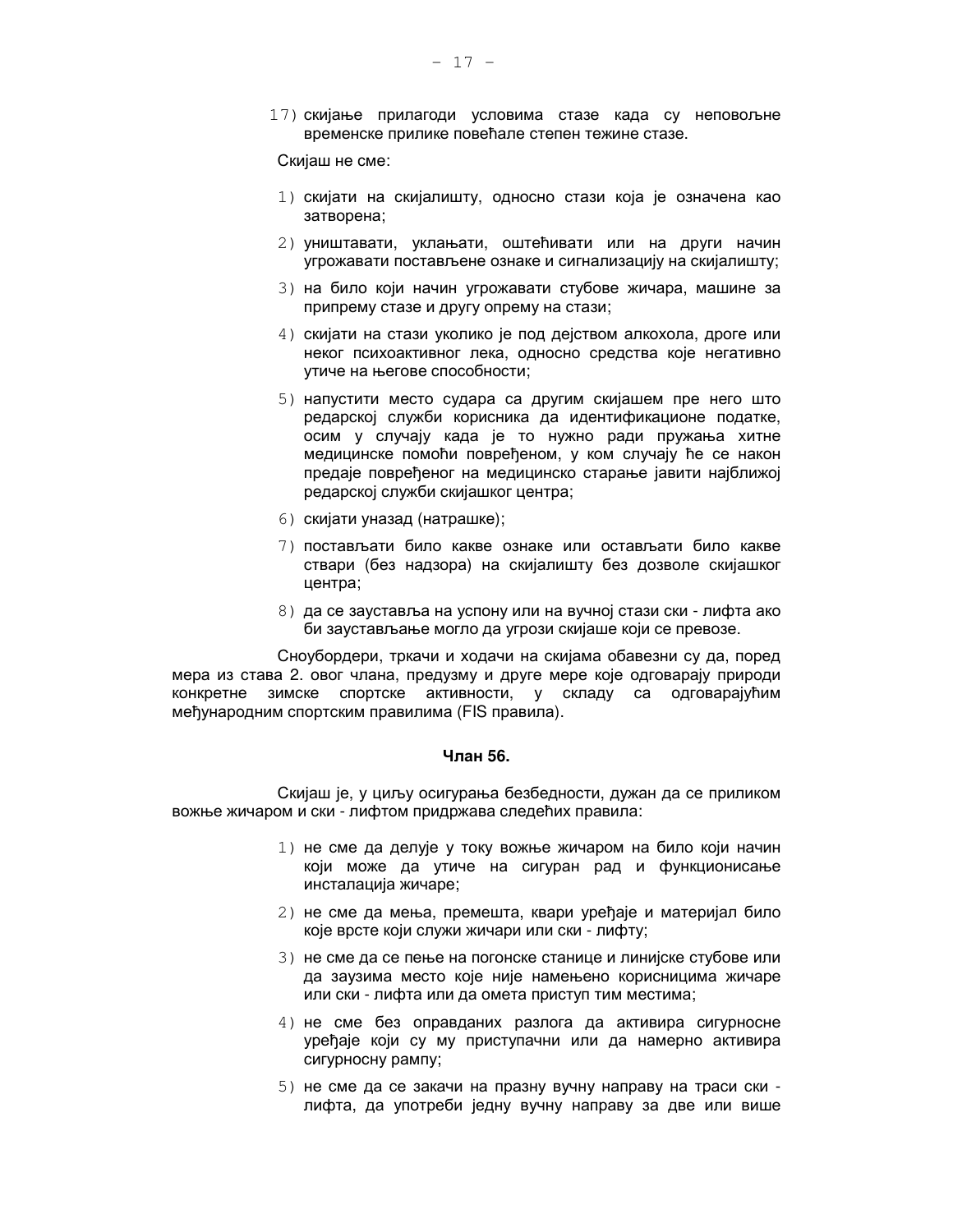особа или да намерно отпусти вучну направу пре места одређеног за то или пре излазне станице;

- 6) не сме да кривуда дуж трасе вучења ски лифта, да излази из трасе вучења, да остаје на траси вучења у случају пада, да намерно отпусти и баци вучну направу на линијски стуб, да седа на вучну направу или да заљуља вучну направу на излазној станици;
- 7) не сме да се њише у седишту жичаре, да се вози без спуштеног сигурносног рама, да не употребљава наслон за ноге, да искаче из седишта дуж трасе жичаре и да љуља седиште на излазној станици;
- 8) не сме да траке штапова држи на зглобовима руку;
- 9) не сме да се задржава на излазној станици;
- 10) не сме да се зауставља на успону, на вучној стази ски лифта или било којој површини;
- 11) не сме у току превоза жичаром или ски лифтом да баца или одстрањује било какве предмете, осим по налогу службеног лица скијашког центра;
- $12)$  не сме да се укрца на жичару која има ознаку да је затворена;
- 13) не сме да се понаша супротно знаковима и упутствима постављеним у складу са овим законом или било којој усменој инструкцији (упутство или обавештење) од стране службених лица скијашког центра које се односи на безбедно коришћење жичаре;
- $14$ ) не сме да се укрца или искрца са жичаре на местима која нису за то одређена и која нису под контролом скијашког центра (изван станица), осим у случају прекида вожње;
- 15) не сме да се искрца са жичаре која је стала у току вожње без надзора службених лица скијашког центра;
- 16) не сме да користи жичару за превоз ако нема довољно физичких способности или знања и вештине за безбедно коришћење инсталација жичаре, односно услуге превоза;
- 17) да се придржава правила о укрцавању, вожњи и силаску утврђених правилима о реду на скијалишту.

## Члан 57.

Пре почетка ски - сезоне скијашки центар обавезан је да обавести надлежни орган унутрашњих послова о датуму почетка ски - сезоне и да затражи помоћ за одржавање реда на скијалишту у току сезоне.

Припадници органа унутрашњих послова, који одржавају ред на скијалишту, морају бити обучени за употребу скија и моторних санки.

Када скијашки центар у току скијашке сезоне очекује велики број скијаша на скијалишту мора правовремено обавестити надлежни орган унутрашњих послова и затражити додатну помоћ за одржавање реда на скијалишту и уређење саобраћајног промета за долазак и одлазак са скијалишта.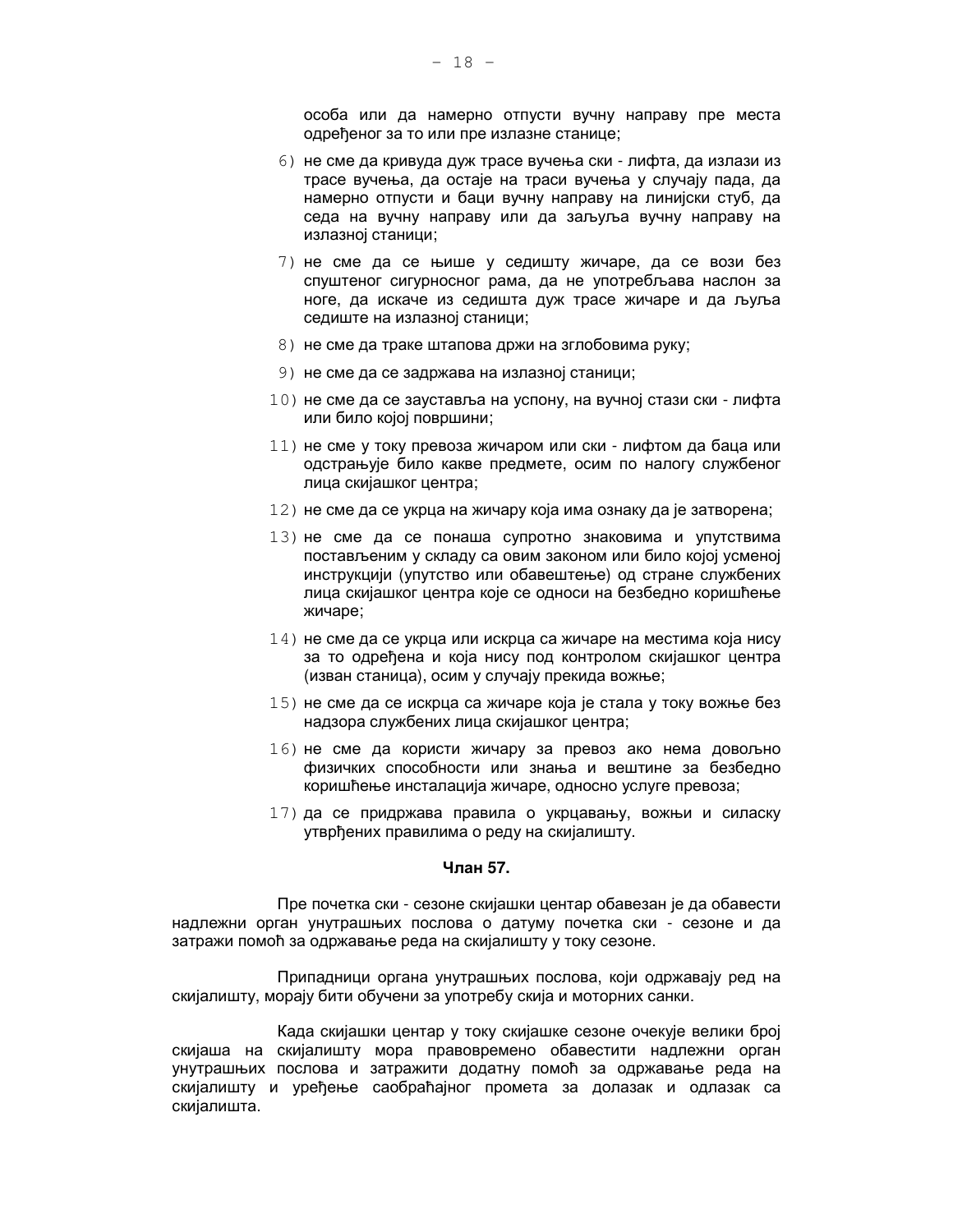## Члан 58.

Вођа групе који на скијалиште доводи организовану групу деце или скијаша почетника дужан је да се стара о њиховом безбедном скијању. Пре почетка скијања вођа групе мора упозорити редаре на групу или почетнике којима редари морају посветити посебну пажњу.

Вођа групе мора испуњавати налоге редара и прекинути скијање групе или почетника ако њихово скијање није безбедно.

## 10) Организовање спортских приредби

### Члан 59.

На скијалишту се могу организовати спортске приредбе (такмичења, укључујући тренинге и манифестације) уз сагласност скијашког центра, под условима и на начин утврђеним овим законом, законом којим се уређује област спорта, прописима донетим на основу ових закона и правила надлежног спортског савеза и међународне скијашке федерације (FIS).

Ски - стаза може да се користи за такмичења и тренинге за такмичења само ако је уређена и хомологизована у складу са законом и одговарајућим спортским правилима.

Организатор спортске приредбе за време спортске приредбе има, поред права и обавеза утврђених за спортске приредбе прописима којима је уређена област спорта и спортским правилима надлежног спортског савеза и права и обавезе који су овим законом утврђени за скијашки центар, ако споразумом између скијашког центра и организатора није другачије утврђено.

#### Члан 60.

На скијалишту односно његовом делу на коме се одржава такмичење односно тренинг за такмичење, приступ у току одржавања такмичења и тренинга, могу имати само такмичари и службена лица организатора.

Приступне стазе за гледалиште морају бити уређене, видно обележене и ограђене.

Организатор приредбе обавезан је да по завршетку приредбе, пре отварања скијалишта за редовну употребу, уклони ознаке, уређаје, реквизите и друге предмете постављене ради одржавања приредбе.

## **Чпан 61**

Скијашки центар обавезан је да омогући коришћење скијалишта за организовање скијашког такмичења од интереса за Републику, које је министарство надлежно за послове спорта, уврстило у програм међународних скијашких спортских такмичења и да за време одржавања такмичења режим рада скијалишта прилагоди потребама такмичарских услова.

Коришћење скијалишта из става 1. овог члана регулише се уговором између организатора приредбе и скијашког центра.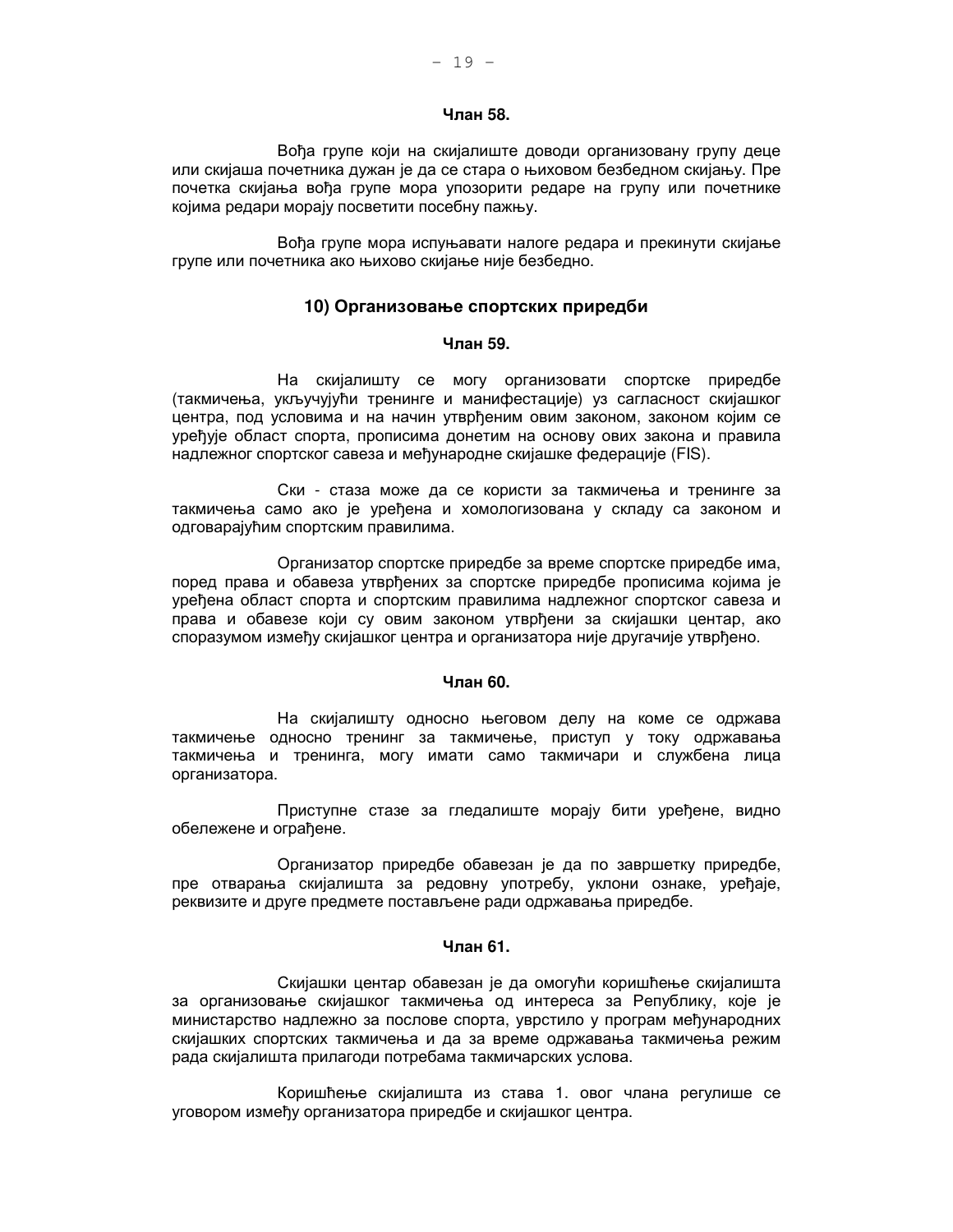## 11) Подучавање скијању

## Члан 62.

Услуге подучавања скијању на скијалишту може да пружа правно лице или предузетник (у даљем тексту: школа скијања), уз сагласност скијашког центра, која испуњава следеће услове:

- 1) да је регистрована за обављање делатности спортског подучавања;
- 2) да има одговарајућу пословну просторију на скијалишту и одговарајуће место за окупљање полазника;
- 3) да има закључен уговор о осигурању корисника услуга подучавања од последица незгода;
- 4) да има ангажована одговарајућа лица за непосредно подучавање.

Предузетник који сам испуњава услове прописане за инструктора скијања, може да се бави непосредним подучавањем скијања и без ангажовања других лица.

Непосредним подучавањем може да се бави само инструктор скијања са важећом лиценцом.

Инструктор скијања мора да за време подучавања носи ознаке и одећу која га јасно идентификује као лице које подучава скијању.

Школа скијања може да се бави само оном врстом подучавања и оне групе полазника која одговара садржини лиценце коју има инструктор скијања који је ангажован у школи.

#### Члан 63.

Школа скијања може да користи скијалиште за подучавање скијању на следећи начин:

- 1) да упозори редаре на ски стази на лица која се подучавају на стази;
- 2) да својим ученицима пренесе потребна знања везана за технику скијања и правила понашања на скијалишту;
- 3) да пре почетка курса тестира ученике и разврста их у хомогене групе према узрасту, знању скијања и физичким способностима:
- 4) да пружи хитну медицинску помоћ ученику у случају потребе;
- 5) да за време подучавања има обезбеђен приручни комплет прве помоћи;
- 6) да њени ученици поштују обавезе везане за понашање на стази утврђене овим законом и правилима о реду на скијалишту.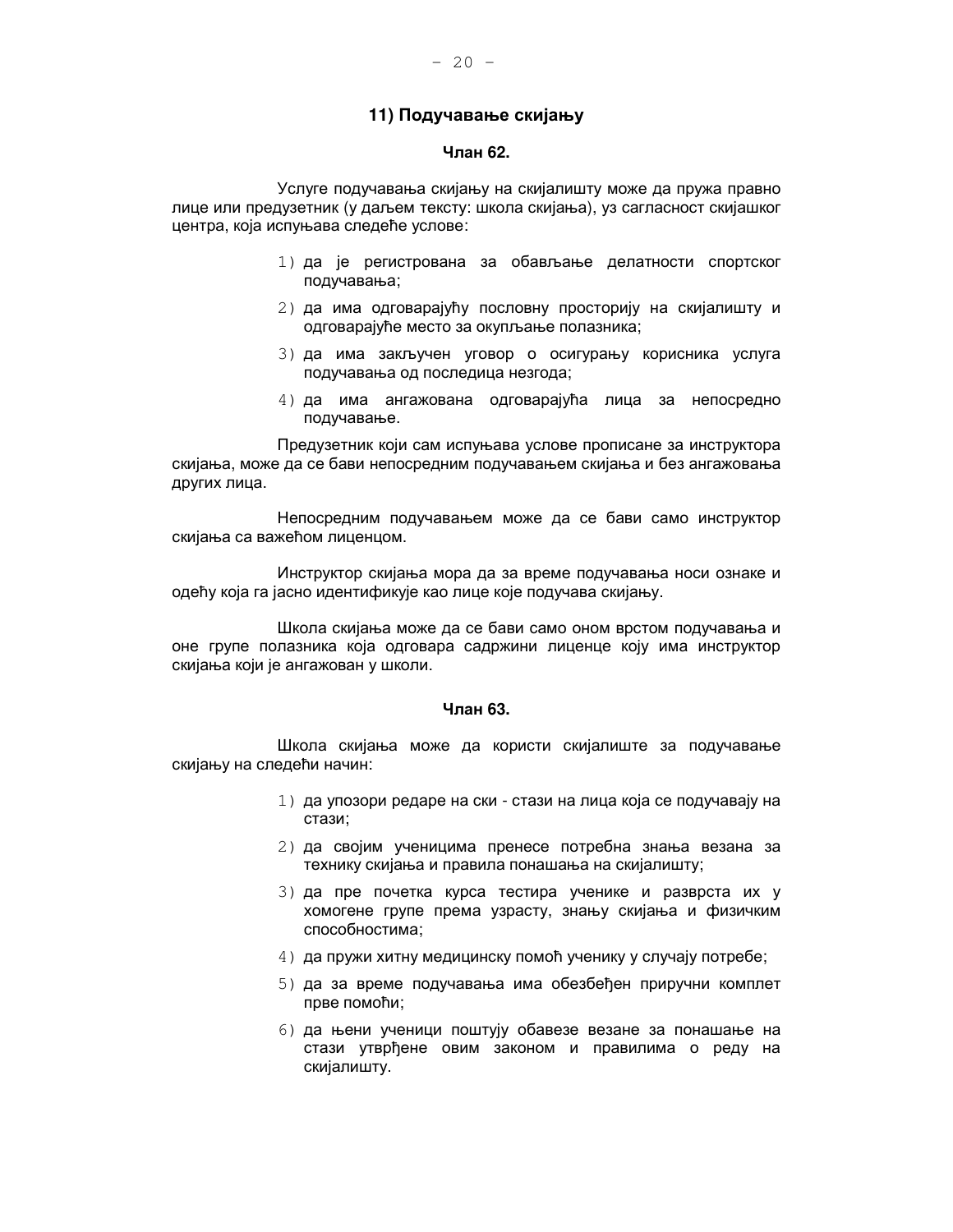## Члан 64.

Почетни курс (обука) школе скијања може да се обавља само на посебно уређеним, издвојеним и означеним стазама или падинама погодним за скијање.

Школа скијања може за обуку скијаша привремено да постави ски - лифт са вучним ужетом испод главе скијаша или ски - лифт за вучу по трави.

#### Члан 65.

Скијашки центар је обавезан да обезбеди равноправне услове у погледу коришћења скијалишта свим школама скијања које имају своје седиште у јединици локалне самоуправе на чијој територији се налази скијалиште.

Правило из става 1. овог члана не односи се на ограничење коришћења ски - стаза од стране школа скијања, које скијашки центар уведе у току дана ради обезбеђења сигурности скијаша због превеликог броја скијаша на стази (попуњен капацитет стазе).

У случајевима из става 2. овог члана, предност имају школе скијања које своје седиште имају у јединици локалне самоуправе на чијој територији се налази скијалиште.

## Члан 66.

Спортске организације, образовне установе, као и државни органи и организације могу да користе скијалиште за подучавање скијању искључиво за своје чланове и кориснике, без сврхе стицања добити.

Органи и организације из става 1. овог члана не могу јавно оглашавати и рекламирати подучавање скијању.

#### Члан 67.

Инструктор скијања може да се бави подучавањем скијања под условом да поседује одговарајуће спортско звање и одговарајућу лиценцу надлежног спортског савеза, у складу са овим законом и законом којим се уређује област спорта.

Услове и поступак издавања лиценце инструкторима скијања и трајање издате лиценце уређује надлежни спортски савез.

Надлежни спортски савез може да изда лиценцу инструктору скијања уколико испуњава услове утврђене законом и правилима савеза.

Инструктор скијања је обавезан да се стручно усавршава у складу са законом и спортским правилима надлежног спортског савеза.

Министарство надлежно за послове спорта даје сагласност на правила надлежног спортског савеза којима се уређују услови и поступак издавања лиценце и стручно усавршавање инструктора скијања.

Надлежни спортски савез послове из ст. 2. и 3. овог члана обавља као поверене.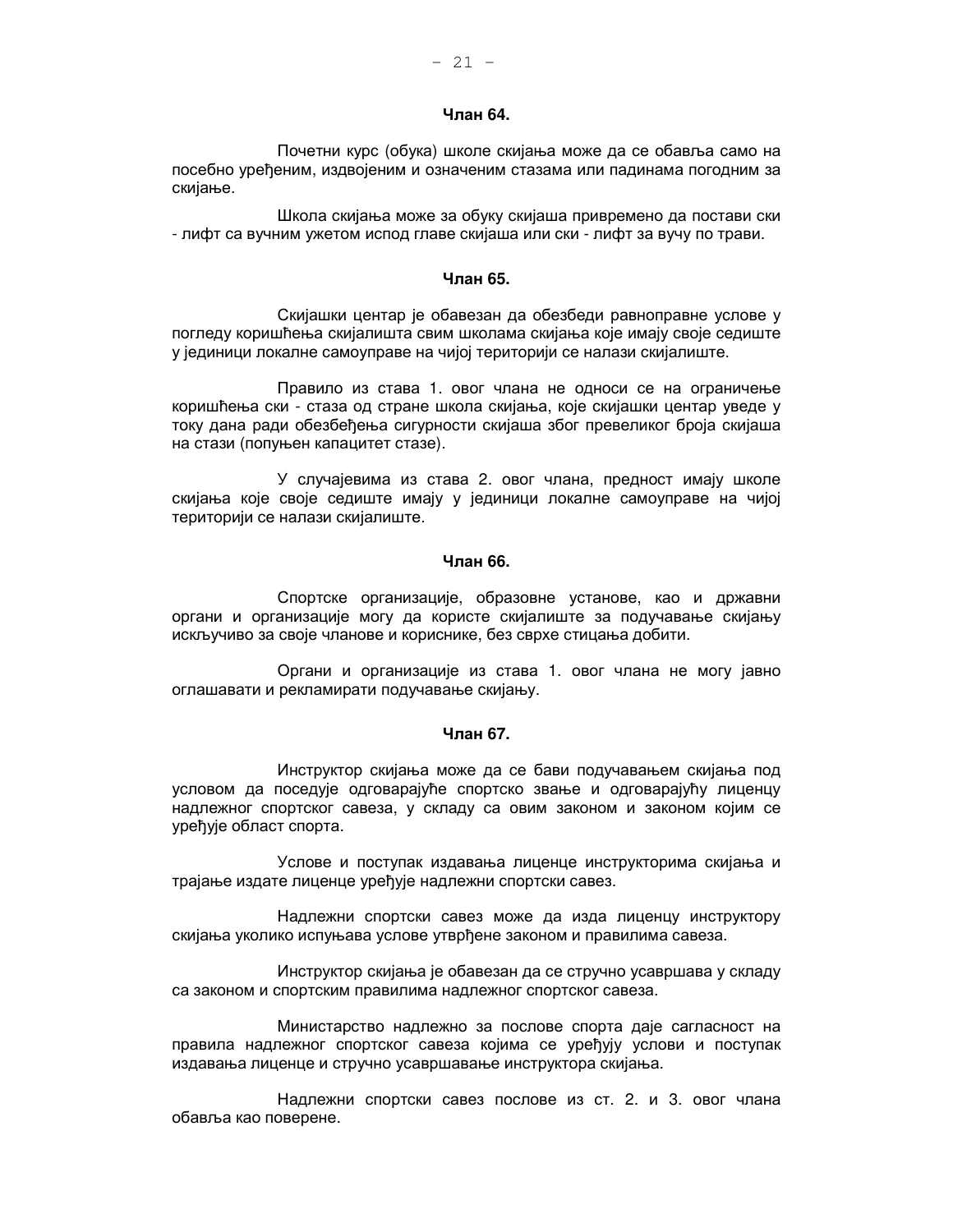## Члан 68.

Странац инструктор скијања може да се на скијалишту бави непосредним подучавањем скијању под условом да поседује важећу лиценцу ISIA (Међународна асоцијација инструктора скијања).

## **III. НАДЗОР**

#### Члан 69.

Управни надзор над извршавањем одредаба овог закона и прописа донетих на основу њега, као и других прописа којима се уређује делатност на скијалишту, врше министарство надлежно за послове туризма и министарство надлежно за послове спорта.

Инспекцијски надзор над применом овог закона и прописа донетих на основу њега врши министарство надлежно за послове туризма преко туристичких инспектора.

Инспекцијски надзор над организовањем спортских приредби на скијалиштима и издавање лиценци инструкторима скијања врши министарство надлежно за послове спорта преко спортских инспектора.

Инспекцијски надзор над применом овог закона и прописа донетих на основу њега врши и министарство надлежно за послове саобраћаја у делу који се односи на средства вертикалног транспорта (жичаре и ски лифтови).

Министарство надлежно за послове безбедности саобраћаја на путевима врши контролу техничке исправности и употребе моторних санки и механизације за уређење ски - стазе.

## Члан 70.

У вршењу инспекцијског надзора туристички инспектор овлашћен је да:

1) контролише испуњеност услова за обављање делатности из члана 33. овог закона:

2) прегледа просторе и просторије у којима се обавља делатност и пружају услуге на скијалишту, уговоре, евиденције, исправе и другу документацију потребну за утврђивање законитости пословања скијашког центра, као и других правних лица и предузетника који обављају делатност на скијалишту;

3) контролише да ли скијаши и друга лица користе скијалиште на прописан начин и са одговарајућом опремом.

Туристички инспектор овлашћен је да:

1) привремено забрани коришћење скијалишта ако скијашки центар не испуњава услове утврђене овим законом;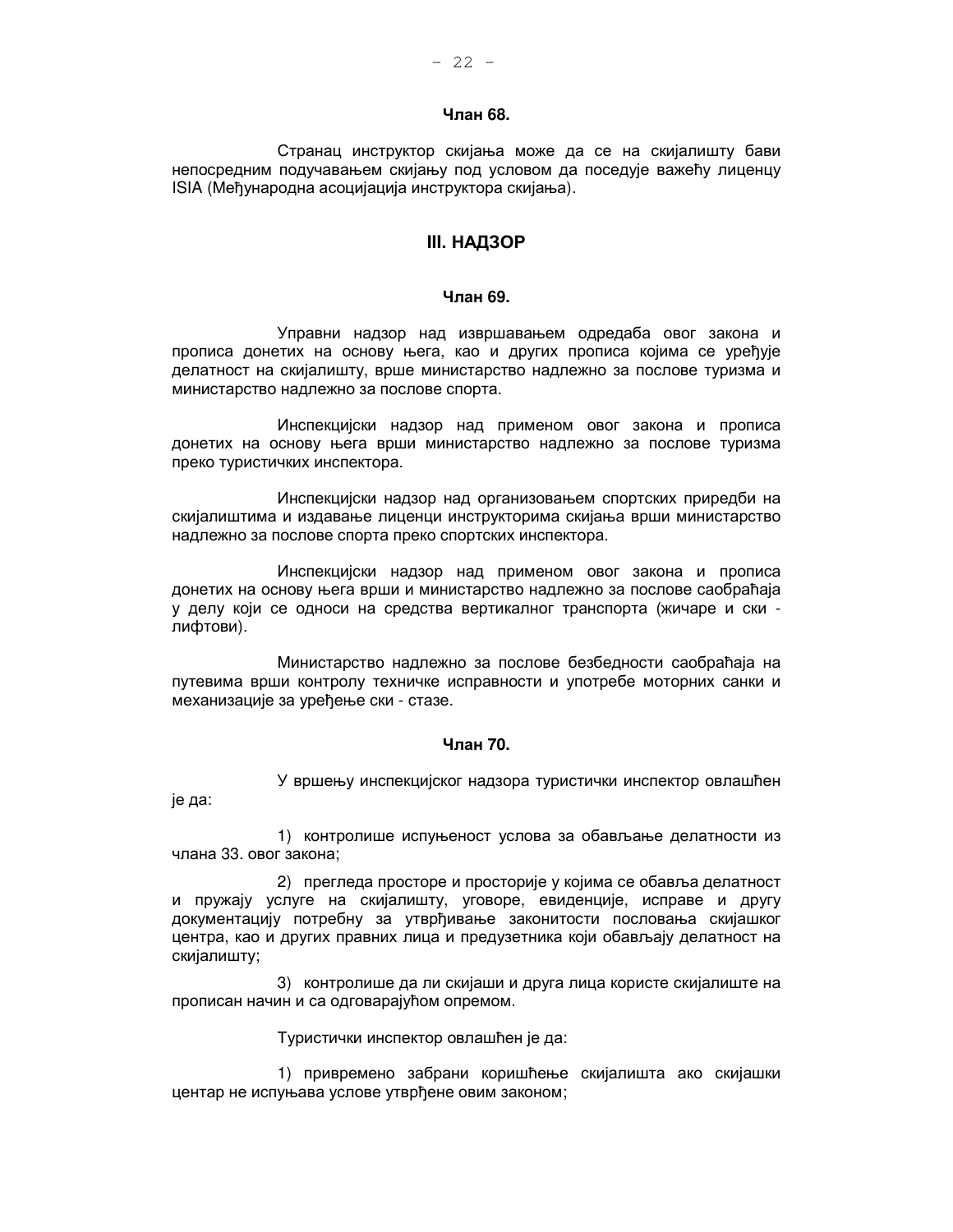2) привремено забрани рад скијалишта или дела скијалишта уколико наступе околности из члана 39. овог закона, а скијашки центар није прекинуо рад скијалишта;

3) привремено забрани рад лицу које није регистровано за обављање делатности и пружање услуга на скијалишту или обавља делатност или пружа услуге супротно одредбама овог закона и прописа донетих на основу њега:

4) привремено одузме евиденције, документа и друга доказна средства од значаја за утврђивање чињеничног стања и привремено одузме предмете и средства чија употреба није дозвољена у оквиру спорта, као и предмете и средства којима се врше недозвољене радње;

5) поднесе пријаву надлежном органу за учињено кривично дело и поднесе захтев за покретање прекршајног поступка;

6) предузме друге мере и радње за које је овлашћен законом.

Инспектор ће решењем утврдити време трајања привремене забране обављања делатности, као и рок у коме су лица која обављају делатности и пружају услуге утврђене овим законом, дужна да отклоне недостатке због којих је мера изречена.

Против решења инспектора може се изјавити жалба министру надлежном за послове туризма, у року од осам дана од дана пријема решења.

Жалба изјављена на решење из става 4. овог члана не одлаже његово извршење.

## Члан 71.

У вршењу инспекцијског надзора над организовањем скијашких спортских приредби и издавањем лиценци инструкторима скијања, спортски инспектор је овлашћен да наложи отклањање утврђених неправилности и недостатака у одређеном року и да забрани одржавање спортске приредбе на скијалишту ако није обезбеђено њено несметано и безбедно одржавање.

Против решења спортског инспектора из става 1. овог члана може се изјавити жалба министру надлежном за послове спорта, у року од три дана од дана пријема решења.

Жалба изјављена на решење из става 2. овог члана не одлаже његово извршење.

# **IV. КАЗНЕНЕ ОДРЕДБЕ**

## Чпан 72

Новчаном казном од 50.000 до 350.000 динара казниће се за прекршај правно лице ако:

> 1) не учини скијалиште доступно свим корисницима под истим условима (члан 4. став 2);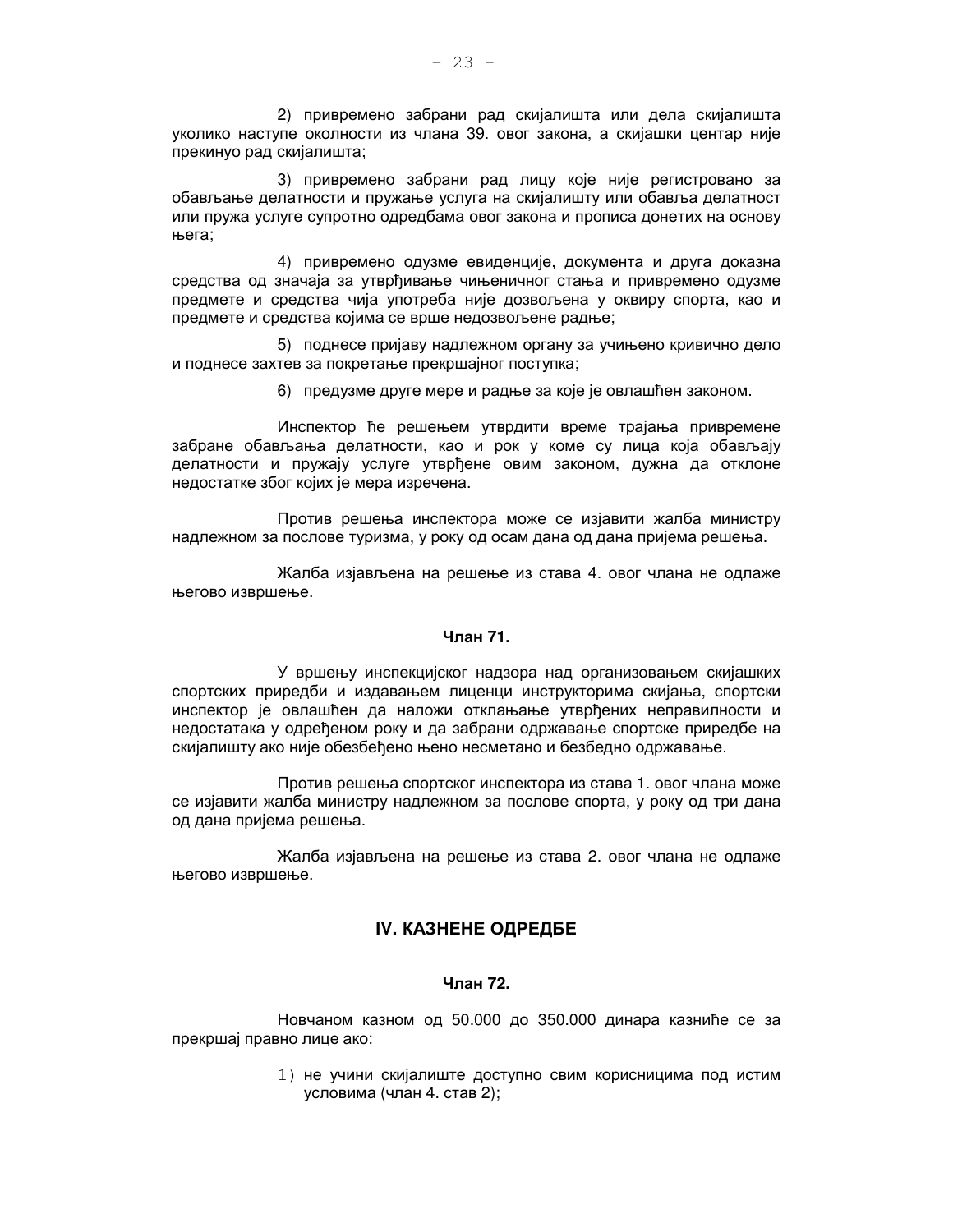- 2) не контролише опште стање скијалишта и не одржава га у исправном стању, односно у стању које омогућава наменско и безбедно коришћење стаза (члан 22. став 1);
- 3) не одржава жичару и заштитно подручје око жичаре у стању које омогућава безбедно коришћење жичаре (члан 22. став 5);
- 4) не уреди и опреми скијалиште тако да је безбедно за кориснике (члан 33. став 1. тачка 1);
- 5) на скијалишту не обезбеди редарску службу, службу спасавања и службу хитне медицинске помоћи (члан 33. тач. 2) до 4);
- 6) користи скијалиште супротно члану 39. овог закона;
- 7) не прекине рад скијалишта или његовог дела, када наступе околности из члана 40. овог закона;
- 8) не омогући коришћење скијалишта за организовање скијашког такмичења (члан 61);
- 9) користи скијалиште иако је привремено забрањено коришћење (члан 70. став 2. тач. 1) и 2);
- 10) одржава спортску приредбу и поред забране (члан 71).

За прекршај из става 1. овог члана казниће се и одговорно лице у правном лицу новчаном казном од 10.000 до 30.000 динара.

## Члан 73.

Новчаном казном од 20.000 до 200.000 динара казниће се за прекршај правно лице ако:

- 1) дозволи упражњавање специјализованих зимских спортских активности изван ски - полигона (члан 4. став 4);
- 2) одступи од прописаних услова за уређење ски стаза (члан 8);
- 3) посебно не обележи и не осигура опасна места на ски стази (члан 9. став 2);
- 4) не класификује и не обележи стазе према степену тежине (члан 19);
- 5) дозволи употребу моторних санки на ски стази (члан 27. став  $2)$ ;
- 6) нема обезбеђен систем веза на скијалишту и везу са најближом здравственом установом и органом унутрашњих послова (члан 33. тачка 5);
- 7) на улазу у скијалиште не објави на погодан начин разлоге привременог прекида односно забране коришћења скијалишта (члан 40. став 4).

За прекршај из става 1. овог члана казниће се одговорно лице у правном лицу новчаном казном од 5.000 до 20.000 динара.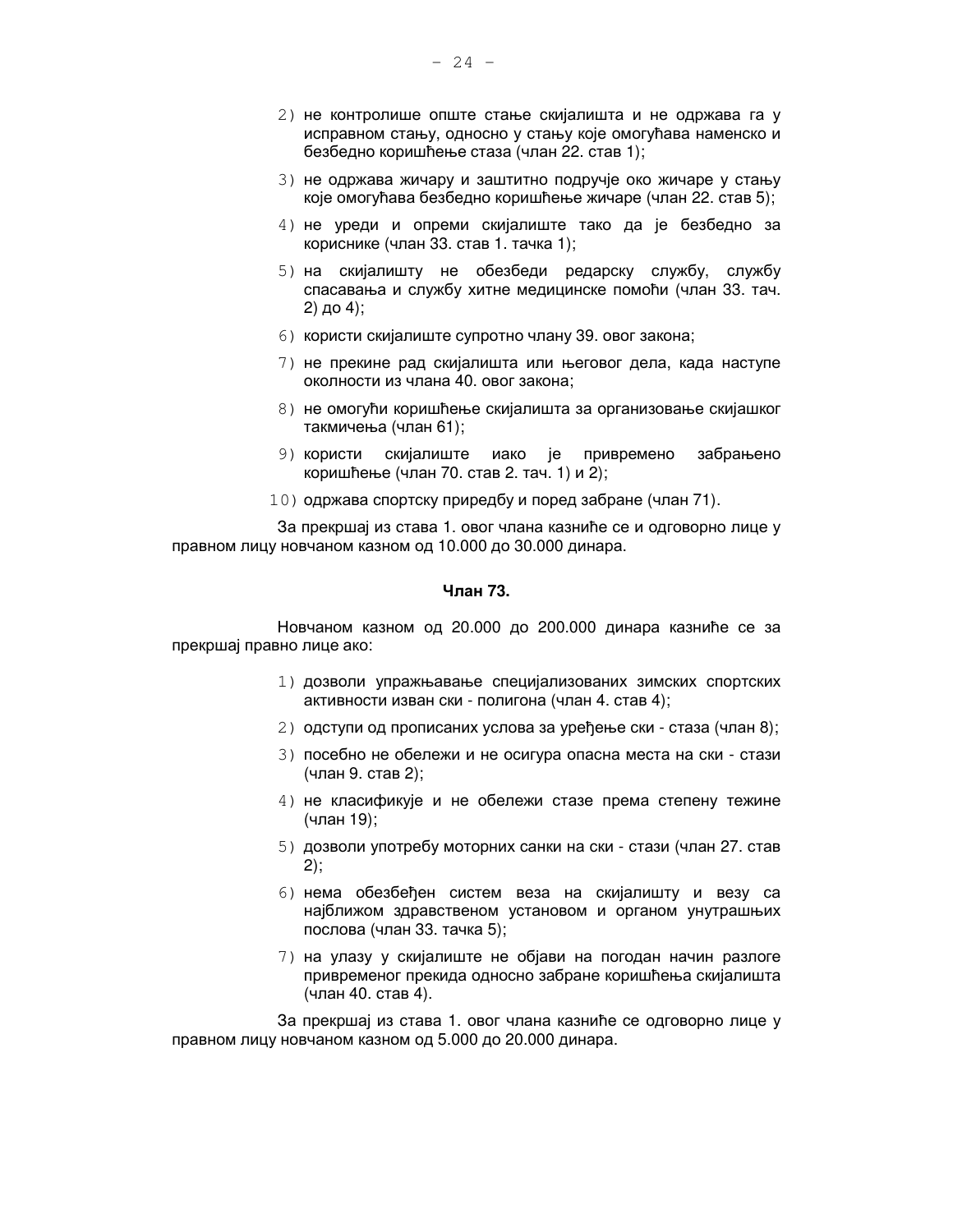## Члан 74.

Новчаном казном од 10.000 до 100.000 динара казниће се за прекршај правно лице ако:

- 1) употребљава механизацију за уређење ски стазе за време рада жичара и ски-лифтова, а не предузме посебне мере за обезбеђење сигурности скијаша (члан 28. ст. 1. и 2);
- 2) не пропише правила о реду на скијалишту (члан 33. тачка 2);
- 3) не придржава се утврђеног плана рада за ски сезону (члан 33. тачка 8);
- 4) не распореди опрему и средства за спасавање тако да су доступна у најкраћем могућем времену и не смести их у видно означеном простору (члан 47. став 1);
- 5) не обезбеди на скијалишту одговарајућу опрему и простор за службу спасавања и задржавање повређеног или изненада оболелог скијаша (члан 47. став 2).

За прекршај из става 1. овог члана казниће се и одговорно лице у правном лицу новчаном казном од 3.000 до 15.000 динара.

## Чпан 75.

Новчаном казном од 10.000 до 70.000 динара казниће се за прекршај правно лице ако:

- 1) не означи границе скијалишта на кључним местима ознакама које су видљиве у условима нормалне видљивости (члан 20. став 1);
- 2) возила механизације за уређење ски стаза не обоји уочљивом бојом и не опреми одговарајућим светлима (члан 28. став 3);
- 3) не пружи непосредну помоћ корисницима, посебно деци, у случају очигледне опасности или на захтев корисника (члан 29. став 2. тачка 3);
- 4) прекине рад жичара и ски лифтова у тренутку када једно или више лица користи жичару или ски - лифт (члан 32);
- 5) не обезбеди праћење временске ситуације у подручју где се налазе скијалишта (члан 33. тачка 6);
- 6) дужим прекидима рада скијалишта не обавести јавност путем средстава јавног информисања (члан 37);
- 7) дозволи рад скијалишта ноћу, а за то не постоје технички и временски услови и није обезбеђена сигурност скијаша (члан 38. став 2);
- 8) видно и јасно не означи седиште службе спасавања (члан 41. став 2):
- 9) не истакне правила о реду, радно време скијалишта и жичара, цене за коришћење уређаја, опреме, простора и услуга на скијалишту и не придржава их се у пословању (члан 51. став  $1);$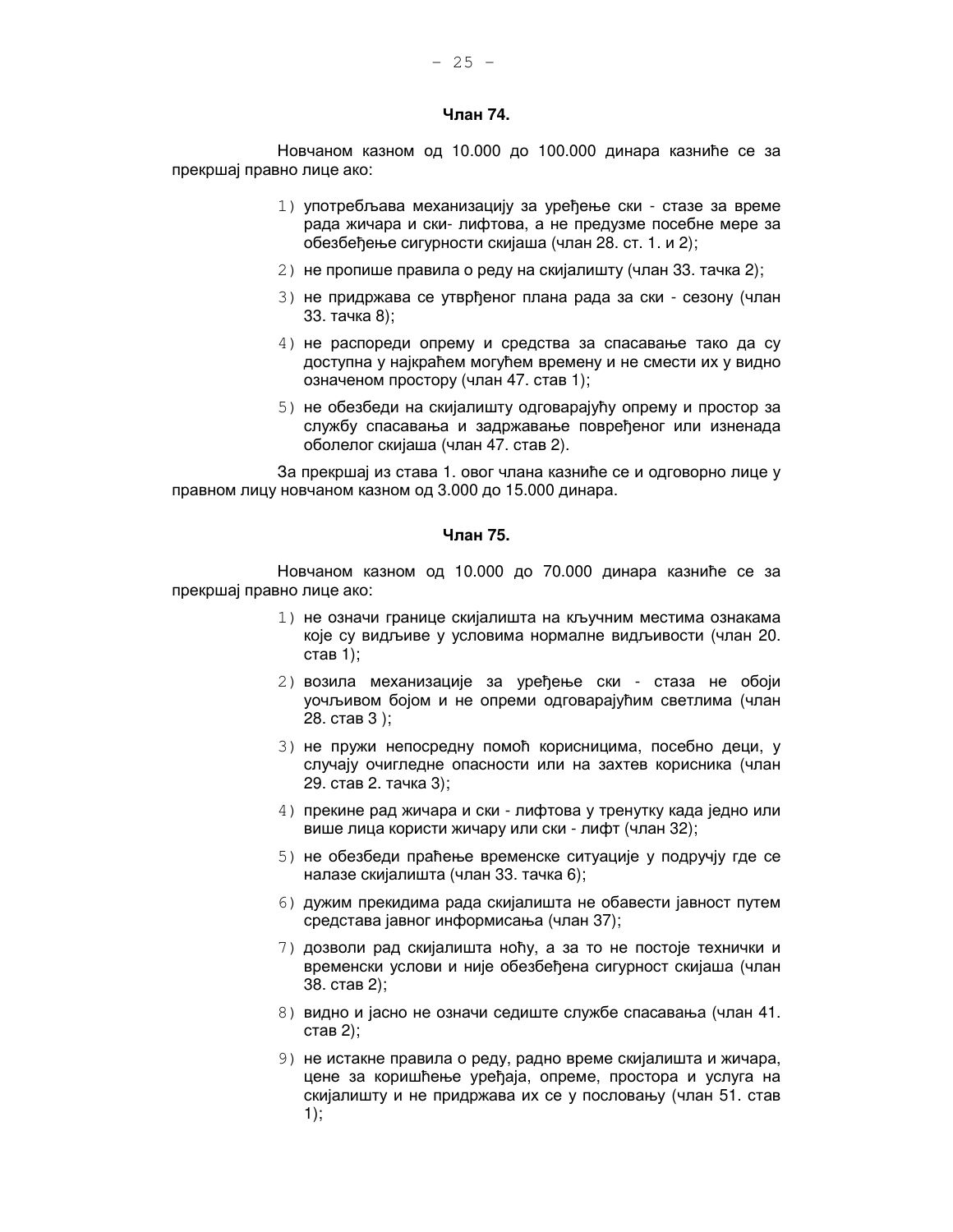- 10) одреди за шефа стаза лице које не испуњава услове из члана 52. ст. 1. и 2. овог закона;
- 11) редарску службу обавља лице које не испуњава услове из члана 53. став 2. овог закона;
- 12) не обавести надлежне органе о тачном почетку ски сезоне (члан 57. став 1);
- 13) организује спортску приредбу на скијалишту супротно одредбама члана 59. овог закона;
- 14) дозволи приступ делу скијалишта на коме се одржава такмичење лицу које није такмичар или службено лице организатора (члан 60. став 1);
- 15) организатор приредбе не уклони ознаке, уређаје, реквизите и друге предмете постављене ради одржавања приредбе (члан 60. став 3):
- 16) пружа услуге подучавања скијању супротно члану 62. овог закона;
- 17) почетни курс школе скијања обавља супротно члану 64. став 1. овог закона;
- 18) изда лиценцу инструктору скијања иако нису испуњени прописани услови (члан 67. став 3).

За прекршај из става 1. тачка 17) овог члана казниће се и предузетник новчаном казном од 5.000 до 50.000 динара.

За прекршај из става 1. овог члана казниће се и одговорно лице у правном лицу новчаном казном од 1.000 до 10.000 динара.

#### Члан 76.

Новчаном казном од 5.000 до 50.000 динара казниће се за прекршај физичко лице:

1) ако користи моторне санке супротно члану 27. став 4. овог закона:

2) шеф стаза који супротно члану 52. став 3. овог закона одобри коришћење стазе иако нису испуњени сви услови за њено безбедно коришћење;

3) ако не поступи по налозима редара (члан 54. став 1);

4) скијаш ако вожњом теже угрози безбедност на ски - стази (члан 55. став 2. тачка 2);

5) скијаш ако уништи, уклони или оштети ознаке или сигнализацију на скијалишту (члан 55. став 3. тачка 2).

## Члан 77.

Новчаном казном на лицу места у износу од 3.000 динара казниће се за прекршај физичко лице ако: